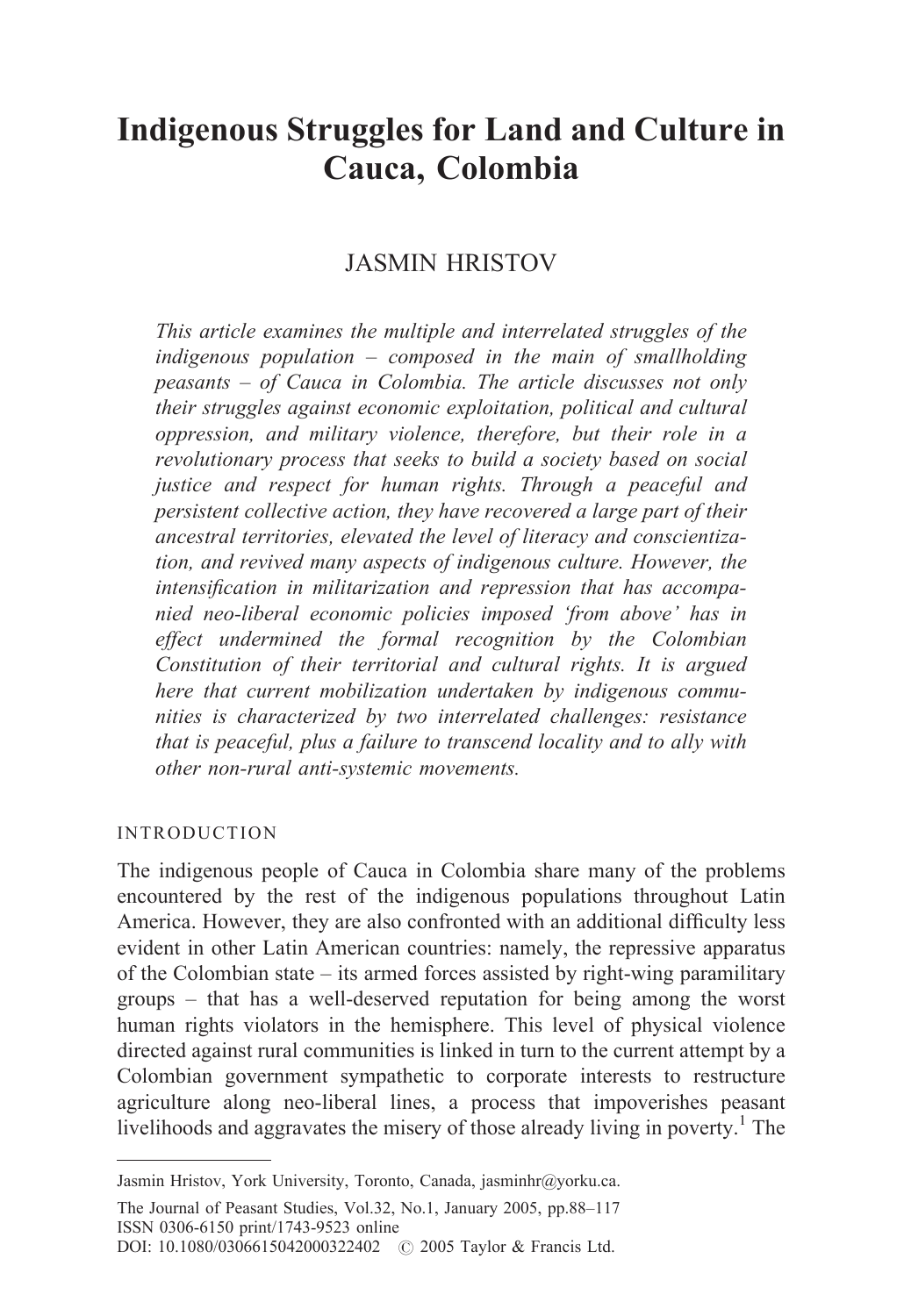peaceful and localized struggle against this process, conducted by peasants through the Indigenous Regional Council of Cauca (Consejo Regional Indígena de Cauca, or CRIC) formed in 1971, and their attempts to construct a grassroots alternative to this 'from above' imposition of neo-liberal economic policies, is the focus of the analysis which follows.<sup>2</sup>

The concept of a universal system of 'human rights' has received a bad press of late, being seen either as a series of international ordinances so broad and all-embracing as to have little or no meaning in concrete situations, or as a code of protection that – like the duties of masters towards slaves – is more honoured in the breach than in the observation.<sup>3</sup> Although true in substance, such criticism overlooks the extent to which an appeal to a supra-national concept of human rights is today – in the absence of any widely accepted political ideology – one of the few moral injunctions the legitimacy of which is still acknowledged internationally.<sup>4</sup> For this reason, it could be argued, it is perhaps the only framework that poor peasants at the rural grassroots can invoke in the hope of making an appeal that will be heard. Hence derives the importance of this concept to indigenous groups generally, and – as is argued here – specifically in violent contexts of 'primitive' accumulation where they are under siege from the rich and powerful (landowners, agribusiness, the military, paramilitary organizations) in capitalist nations where there find themselves.

It is impossible to comprehend the issues faced by the indigenous people of Cauca without examining both the historical background to the movement and the key elements of the larger economic, political and social context in which it takes place. For this reason, the analysis begins by considering the major economic and political processes in Colombia in relation to development and human rights over the last two decades. The next two sections examine the economic, political and social conditions which gave rise to the indigenous movement in Cauca, and the ideology, strategy and achievements of the CRIC, including its responses to the ever-increasing militarization of the region. The final section addresses the complex interrelationship between class struggle, indigenous culture/identity and social change. Also assessed is the role of the CRIC in building an alternative to the neo-liberal model, as well as its limitations in terms of bringing about systemic as distinct from local change in Colombia.

I

#### COLOMBIA: THE SOCIO-ECONOMIC BACKGROUND

Colombia is well-represented in the indices of rural impoverishment and deprivation. In a country with a population of 40 million, 4.5 million children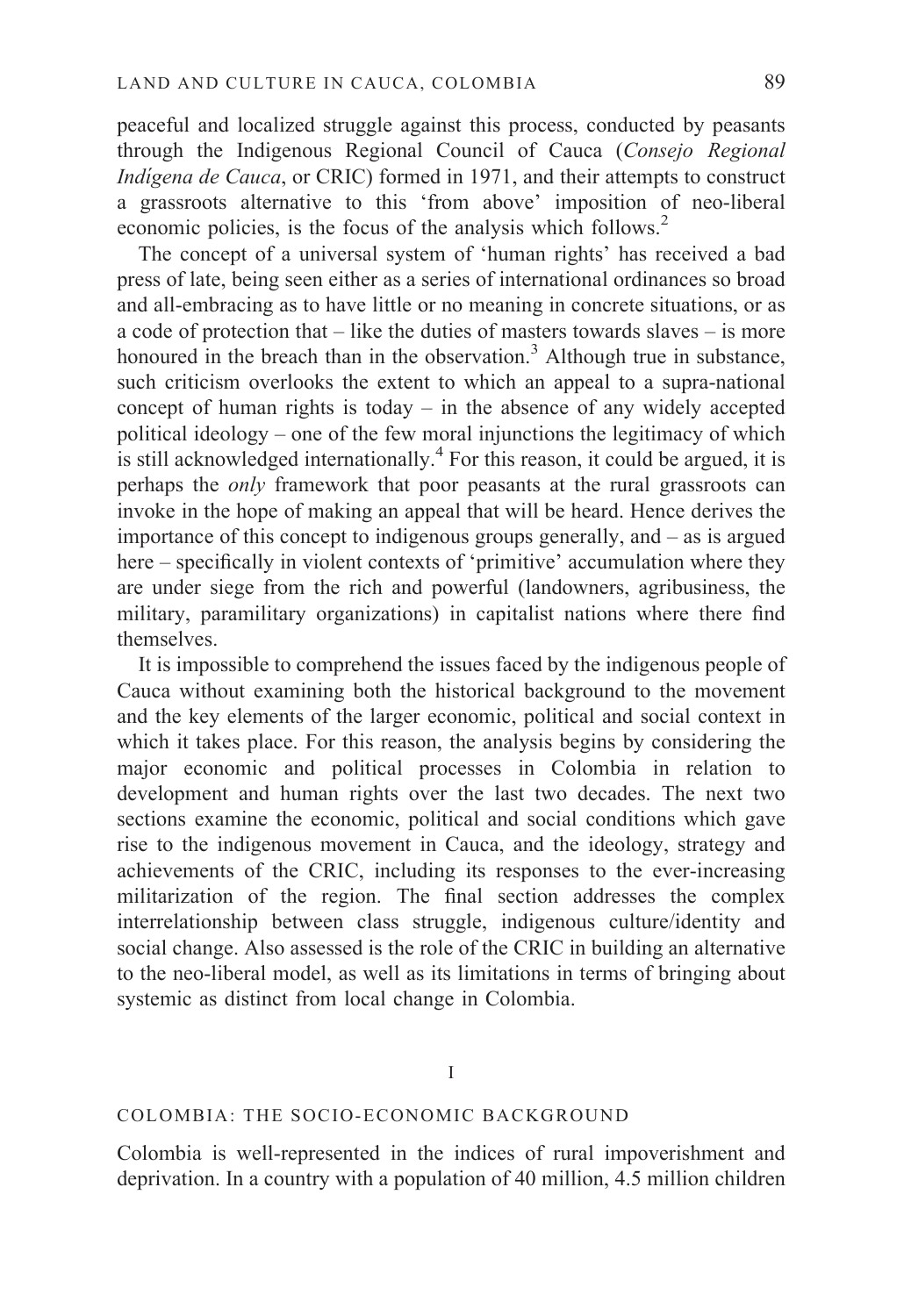under 14 (half of the nation's children) suffer from hunger and 40% of the population live in absolute poverty (unable to satisfy even basic subsistence requirements). The top 3% of the landed elite own over 70% of the arable land, while 57% of the poorest farmers subsist on less than 3% of the land [Giraldo, 1996]. About 70% of all Colombian peasants are illiterate, and 2.5 million have no land to work on [Ferrer, 2002]. The official unemployment rate is 20% [ICHRDD, 2001]; however it should be noted that this figure does not include informal sector workers, such as street vendors and prostitutes, since they are counted as employed for statistical purposes.

Since Alvaro Uribe Velez became President in May 2002, the restructuring of the Colombian economy has accelerated greatly, including an implementation of all of the key components of the neo-liberal agenda – austerity, privatization, deregulation and export-led growth through trade liberalization.<sup>5</sup> The privatization of public enterprises affects negatively many rural and urban Colombians. For instance, bank privatization reduces greatly access by farmers to credit, which – when combined with the lack of price guarantees for agricultural commodities and President Uribe's plan to eliminate the few surviving national agrarian institutions – makes life very difficult indeed for small cultivators [Mondragon, 2002; Ferrer, 2002]. Moreover, privatization cuts back the access of the low-income population to basic services (such as health and education), a process compounded by the deterioration of working conditions and wages that follows de-unionization. Similarly, austerity measures have led to drastic reductions in public sector salaries, employment and social programmes.<sup>6</sup>

As has happened elsewhere in Latin America, trade liberalization – another component of the neo-liberal agenda – creates landless peasants, a consequence of the withdrawal of access to credit and other government support, the setting up of agribusiness enterprises using capital-intensive technology brought in by foreign investors, and the replacement of previously locally produced crops with imported low-priced cash-crops.<sup>7</sup> Furthermore, in order to facilitate oil extraction by US corporations, peasant, indigenous and Afro-Colombian communities are being forcibly displaced from oil-rich areas through campaigns of terror and their accompanying massacres. The daily average of people being internally displaced largely in areas of untapped oil and gas reserves has been estimated as being 1,029 [Larsen, 2002].

This consolidation of neo-liberalism in Colombia has in turn been accompanied by increased repression and militarization. The term 'democratatorship' (coined by the Uruguayan writer Eduardo Galeano), referring to the presence of dictatorial features hidden under the veneer of democratic formalities, accurately characterizes the nature of the Colombian state. According to Amnesty International, the persecution of human rights activists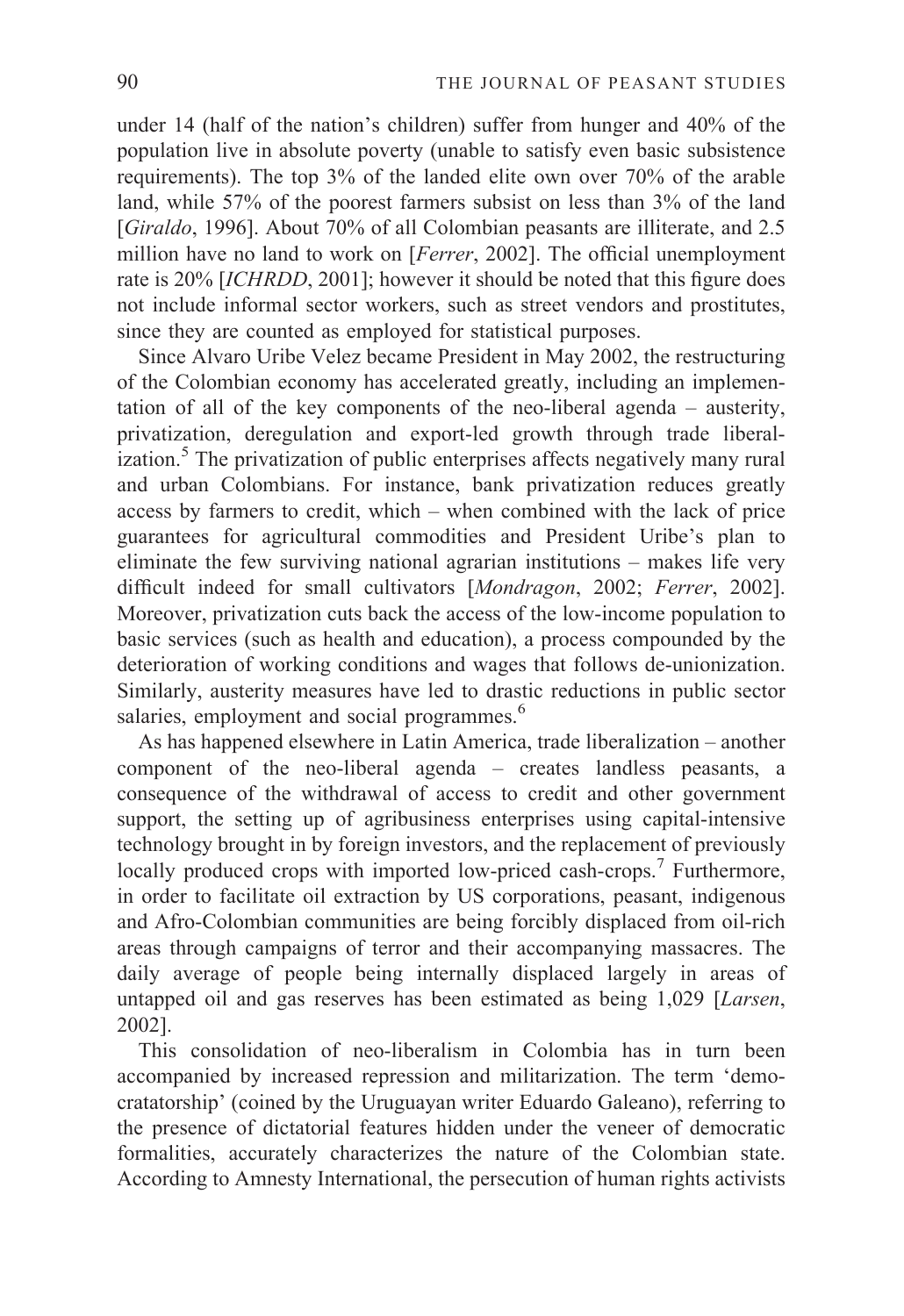has reached emergency proportions, and takes the form of threats, torture and assassinations [Kingstone, 2003]. The unofficial criminalization of grassroots oppositional organizations and activists is a tactic often used by the state in Colombia as well as in other Latin American countries, the object being to portray human rights campaigners as subversives, criminals or terrorists. Hence the tenor of the response made by President Uribe [Fernandez, 2003] when concerns were expressed to him about the safety of human rights workers in his country: 'Every time a security policy aimed at defeating terrorism appears in Colombia, every time the terrorists start to feel weak, they send their mouthpieces to talk about human rights'.<sup>8</sup>

The proposed new anti-terrorism legislation would give the armed forces even more powers, including the authority to detain suspects without warrants for up to 36 hours, search homes, and wiretap phones and interrogate suspects without the presence of a lawyer [Leech, 2004; Colombia Week, 2003]. As part of the 'Democratic Security' policy, a network of a million civilian informants, which could allow for malicious accusations against neighbours or foes, has been set up [Ferrer, 2002]. This has resulted in massacres and waves of mass detentions and abductions of teachers, peasants, union leaders, indigenous leaders, and members of other civil organizations. Since 1990, over 3,000 trade unionists have been killed [ICFTU, 2004]. Furthermore, according to the Association of Family Members of the Detained and Disappeared (ASFADDES), such 'disappearances' have increased dramatically – 3,593 people in a one-year period (2002–2003), compared to 3,413 over a previous seven-year period (1994– 2001).<sup>9</sup> Between January 1998 and June 2003, some 11,388 people became the victims of killings, forced disappearances, and torture committed by paramilitary groups, and since Uribe became president, on average 14 people are arrested every hour in the country  $[ANNCOL, 2004]$ .<sup>10</sup>

The responsibility for the murder of civilians and human rights violations lies primarily with the right-wing paramilitaries and the armed forces of the state, and only to a much lesser extent with guerrilla groups. Paramilitaries in Colombia originally emerged as organizations aimed at protecting large landowners from the guerrillas, and today these armed vigilante groups have joined forces under the umbrella of the Self-Defence Forces of Colombia (Autodefensas Unidas de Colombia, or AUC), supported financially and politically by sectors of the cattle raising, landowning and business elite. Although their stated goal is the elimination of the guerrillas, the victims of their strategies of terror in the countryside are mainly peasants and indigenous groups, invariably labelled as being suspected guerrilla sympathizers. In a country where some two million inhabitants are internally displaced, nearly half this is due to the actions and threats of the paramilitaries [ICHRDD, 2001]. They are also behind much of the violence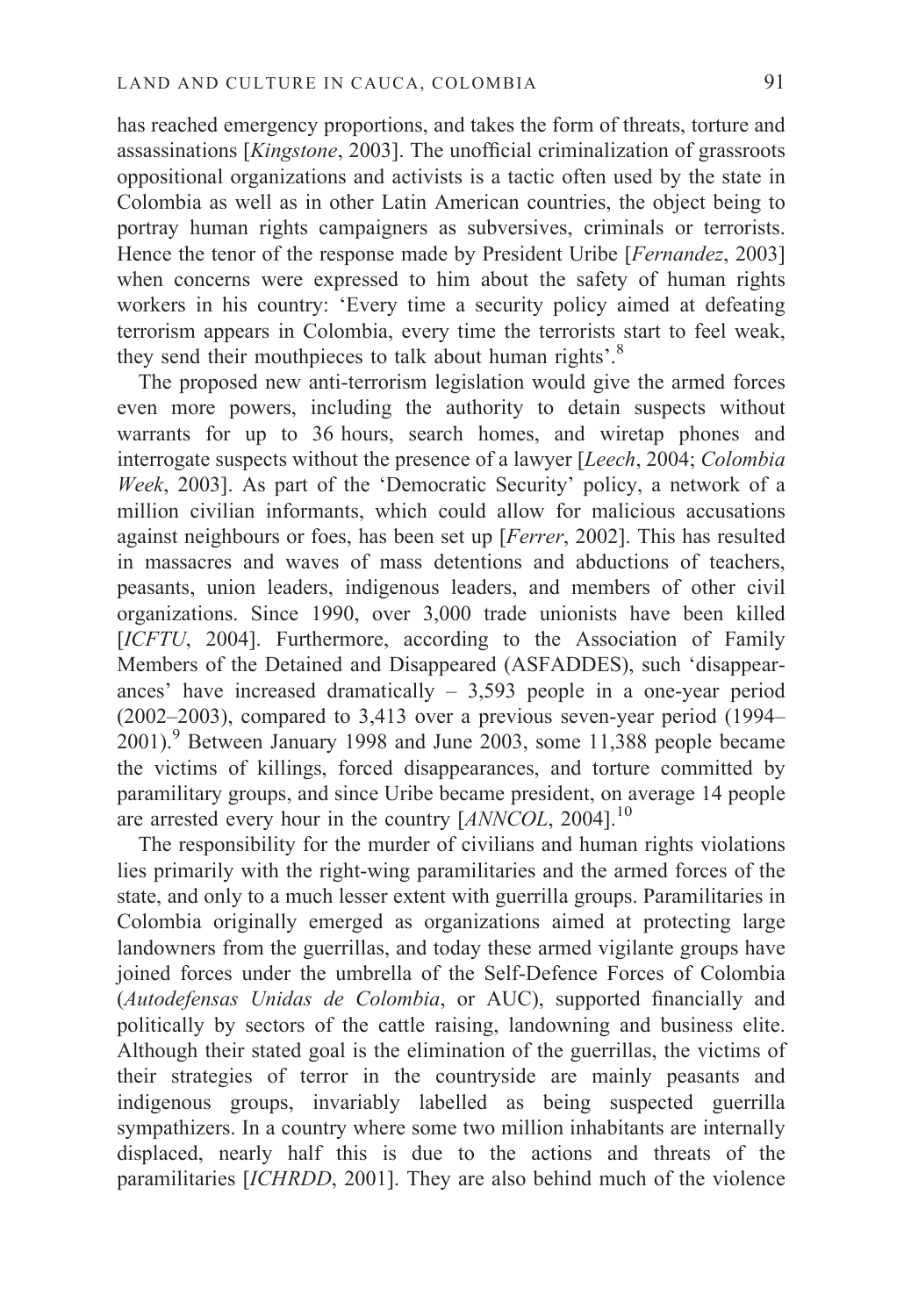targeted against organized labour, as well as the selective murder of indigenous/peasant/union leaders, academics and journalists. $11$ 

Much the same is true of the Colombian Armed Forces, which have also been accused repeatedly of systematic and gross human rights violations. Not only do links exist between individual members of paramilitary groups and units of the armed forces, but the Colombian government conceals its role in – and thus evades responsibility for – crimes by entrusting much of the 'dirty work' to armed civilian groups which operate under the clandestine coordination of the army and police. These acts are later attributed to 'common criminals', and the real perpetrators remain not only anonymous and thus escape detection, but untraced and unpunished  $[Giraldo, 1996]$ .<sup>12</sup> This has been and remains standard practice throughout Latin America (for example, the 'dirty war' waged in Chile and Argentina during the 1970s and the 1980s), where armed right-wing groups have worked hand-in-glove with the military to eliminate left-wing opposition – rural and urban alike – to the State [National Commission on Disappeared People, 1986].<sup>13</sup>

There has also been some involvement of the main guerrilla forces – the Revolutionary Armed Forces of Colombia (Fuerzas Armadas Revolucionarias de Colombia, or FARC) and the National Liberation Army (Ejército de Liberación Nacional, or  $ELN$ ) – in the violation of human rights and International Humanitarian Law. The FARC, for example, has evolved from a mainly peasant-armed movement in the 1960s to become a national political military force today, with about 20,000 people under arms, and it exercises control over half of the municipalities in the country.<sup>14</sup> Its political programme is wide-ranging, and includes a reform of state institutions, an expansion of the welfare state, and increasing national control over domestic markets, energy and communications [Petras and Veltmeyer, 2001; 2003a]. Although the FARC receive strong support from peasant and rural workers' communities, they have nevertheless been accused of kidnappings, murdering those who refuse to pay ransom money, and attacks against the nation's infrastructure, such as oil pipelines [ICHRDD, 2001].<sup>15</sup>

I I

#### THE LONG MARCH OF INDIGENOUS COMMUNITIES

Since many of the economically most valuable resources in Colombia are found in areas inhabited by indigenous populations, these territories historically have been the object of multiple and continuing incursions. This extended from the initial land colonization by Spanish soldiers and missionaries, to include latterly a variety of commercial enterprises (ranchers, lumber and oil companies, drug traffickers) and the state itself. Whereas at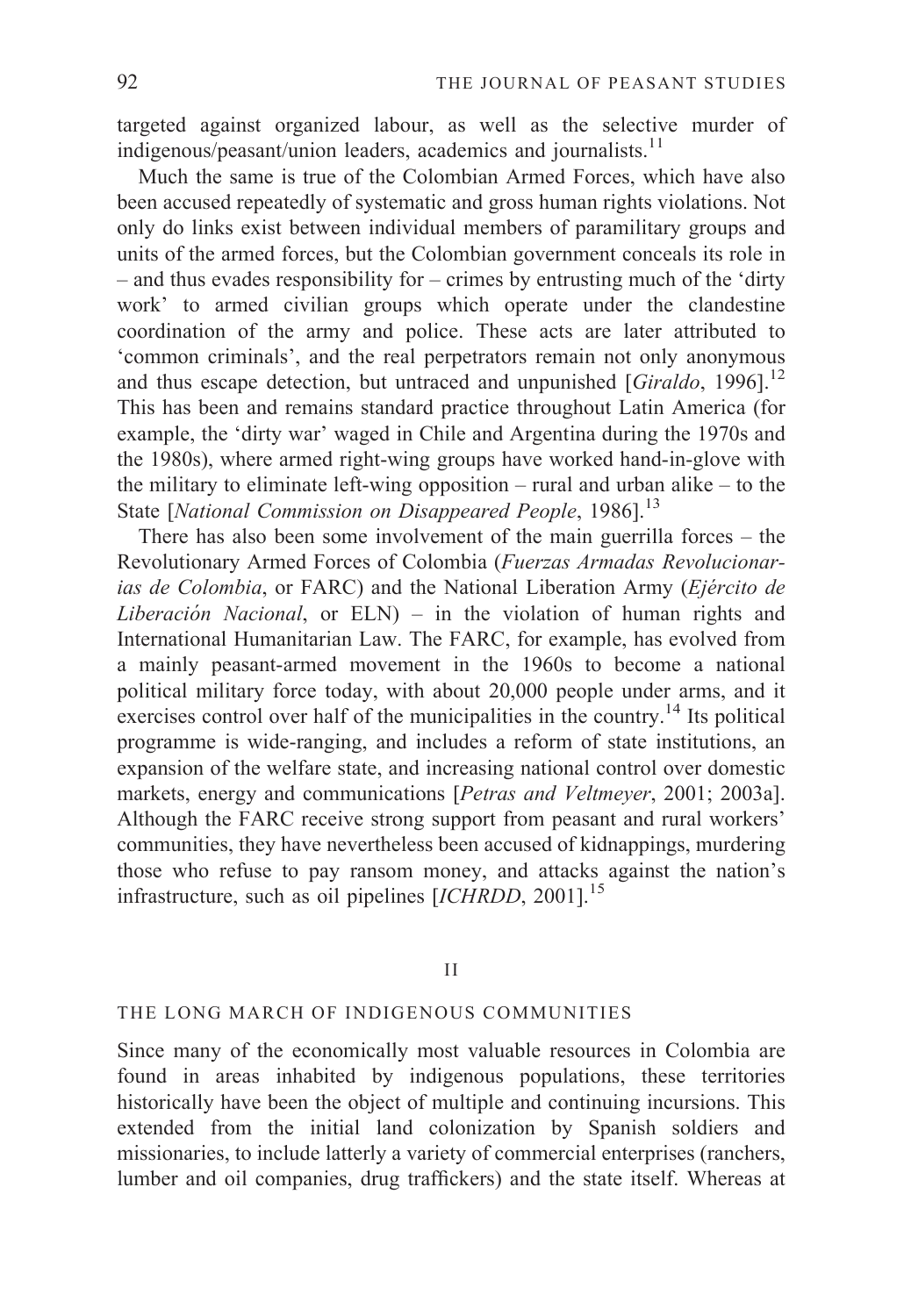the time of the Spanish Conquest the indigenous population of Colombia numbered approximately ten million, today it amounts to no more than 800,000. In order to prevent the disappearance of this source of labour-power, the Spanish Crown recognized community property rights to land, held in the form of the resguardos. At independence, however, most resguardos were expropriated and transformed into large rural estates privately owned by the white elite [McGreevey, 1971; Feder, 1972; Barraclough, 1973: 169ff.].

Over the past half-century some territories lost in this fashion have been successfully recovered, due to a combination of agency on the part of rural communities thus affected and the organizational capacity of indigenous groups. The latter have elaborated development proposals based on grassroots opinion and the self-defined needs of the communities concerned. In 1982 the National Indigenous Organization of Colombia (Organización Nacional Indigena de Colombia, or ONIC) was formed in order to coordinate the struggles of various indigenous groups, not only for the recognition/ legalization of these territorial claims, but also for rights such as the administration of indigenous systems of justice, the teaching of native languages in local schools, and the provision of traditional health care. Despite this, the 1999 UN Human Development Report indicates that 80% of the indigenous population still live in conditions of extreme poverty. Indigenous municipalities have the highest rates of poverty and unmet basic human needs, and 74% of the inhabitants receive wages that are below the legal minimum. Life expectancy is 20% lower than the national average, as are other human development (or quality of life) indicators.<sup>16</sup>

# Landlords and Peasants in Cauca

The Department of Cauca is located in the southwestern part of Colombia and is surrounded by the departments of Valle del Cauca to the north, Tolima and Huila to the west, Nariño to the south, and the Pacific Ocean to the west.<sup>17</sup> It occupies part of the Cauca River valley flanked on either side by the Western and Central Cordillera, and has one of the largest concentrations of indigenous peoples, including the Paez, Coconucos, Guambianos and Yanacona [ICHRDD, 2001]. The colonization of the territory began in the sixteenth century, when gold and silver mines were established by the Spanish, turning the town of Popayan into the home of the gold-mining aristocracy [Safford and Palacios, 2002]. Right from the outset, therefore, through coercive mechanisms (such as the encomienda) the colonizers appropriated the labour-power of the indigenous population, particularly as many Spaniards had amassed large rural properties (haciendas) on which to raise crops and livestock.<sup>18</sup> At this conjuncture, production relations on these estates followed the pattern familiar throughout Latin America: landlords leased a plot of land to smallholding tenants (peones) in exchange for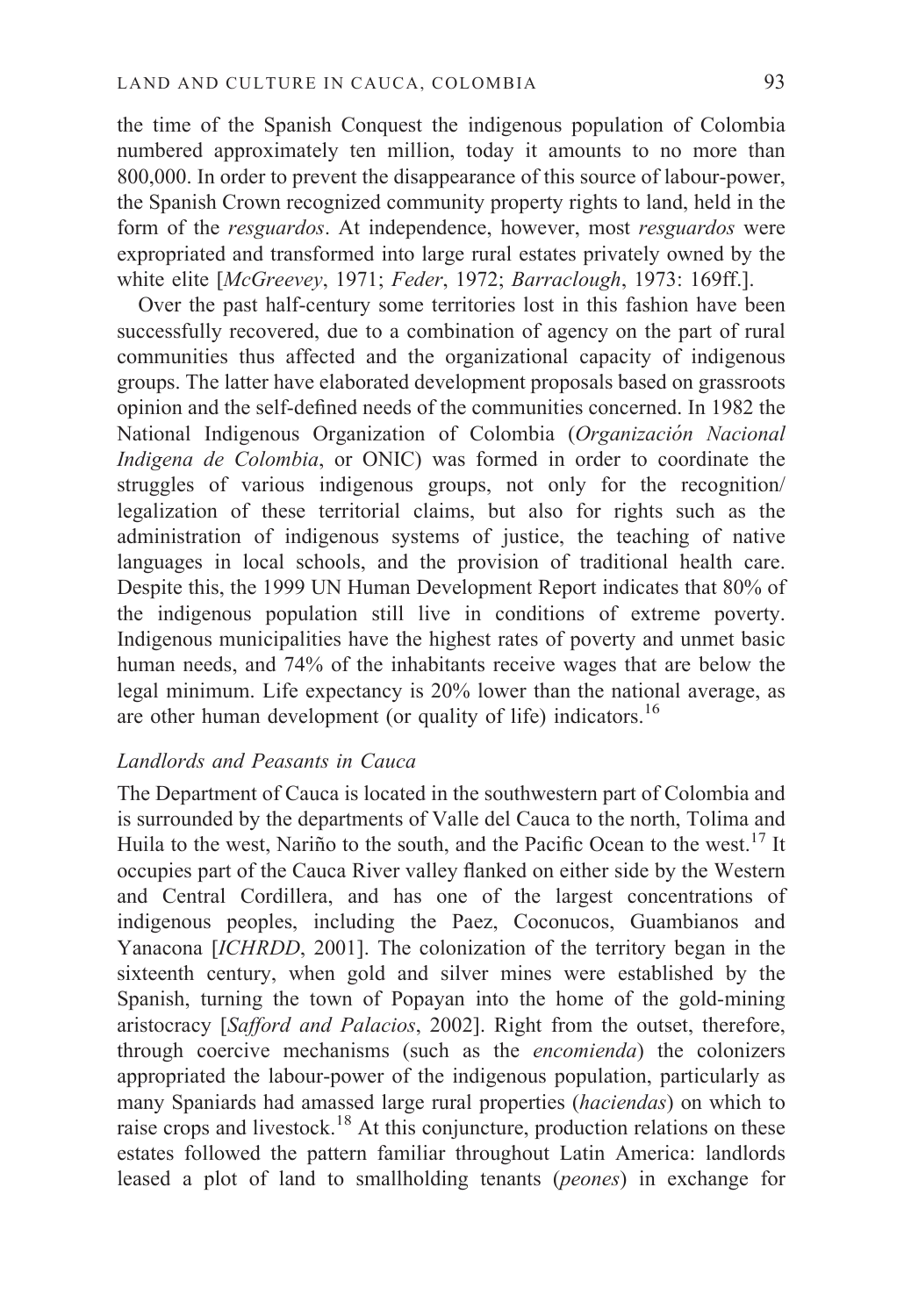provision by them of a stipulated number of days annually of compulsory labour-service. By the second half of the nineteenth century, as commercial agriculture (coffee, sugar cane, and tobacco) in Cauca grew in importance [Appelbaum, 2003], many latifundia evicted tenants with usufruct rights to land, and replaced them with day labourers paid only a cash wage.

In response to the rapid decrease in the indigenous population at the end of the sixteenth century, the Spanish Crown awarded indigenous communities titles to land known as the resguardo, between 200 and 20,000 hectares in size. Each *resguardo* was to be governed by a *cabildo* – a council the members of which had been elected and were recognized by the community [Pearce, 1990].<sup>19</sup> A process leading to the eventual elimination of the resguardo began in the 1700s and accelerated after Independence (1810), when resguardos came under attack both from landowners and from the Colombian state, which perceived indigenous community possession of land as incompatible with capitalist development, and hence as an obstacle to the realization of a transition into a modern market economy. Consequently, the 1780 Bourbon Reform introduced the idea of dissolving the resguardo by partitioning community property among its individual members.<sup>20</sup> Indigenous cultivators were able to retain their communally held lands until the midnineteenth century, when state legislation assigned to each province the task of regulating the partitioning of its own  $resguardos.<sup>21</sup>$  Eventually all resguardos were subject to partition, and private ownership over these lands could be obtained through inheritance claims or purchase. Individuals, both of whose parents were of indigenous descent, were entitled to 10–16 hectares of land, while those who were only partly of indigenous origin received 5–8 hectares.<sup>22</sup> Although theoretically all adults had equal rights to *resguardo* lands, in reality access to land depended on gender and other factors, and this was the case even prior to the beginning of the partitioning process. The apportioning of titles was subject to manipulation and served to differentiate indigenous communities internally in terms of economic status. There were cases when indigenous cabildo officers or leaders benefited from the division of their communal lands through establishing mutually beneficial alliances with neighbours in a position of power. Nevertheless, most of the gains were made not by indigenous inhabitants but by outsiders who were able to amass large holdings or multiple individual plots that totalled hundreds of hectares.

The role of immigration in the distribution of agricultural land and the break-up of the resguardos is significant. Since Cauca lacked the necessary infrastructure to attract large-scale foreign migration in the 1800s, local politicians and regional elites encouraged white immigration from Antioquia in an attempt to 'improve' the racial composition of Cauca, which was predominantly indigenous. This pattern of settlement took place regardless of the fact that there was already a shortage of fertile land in Cauca, causing an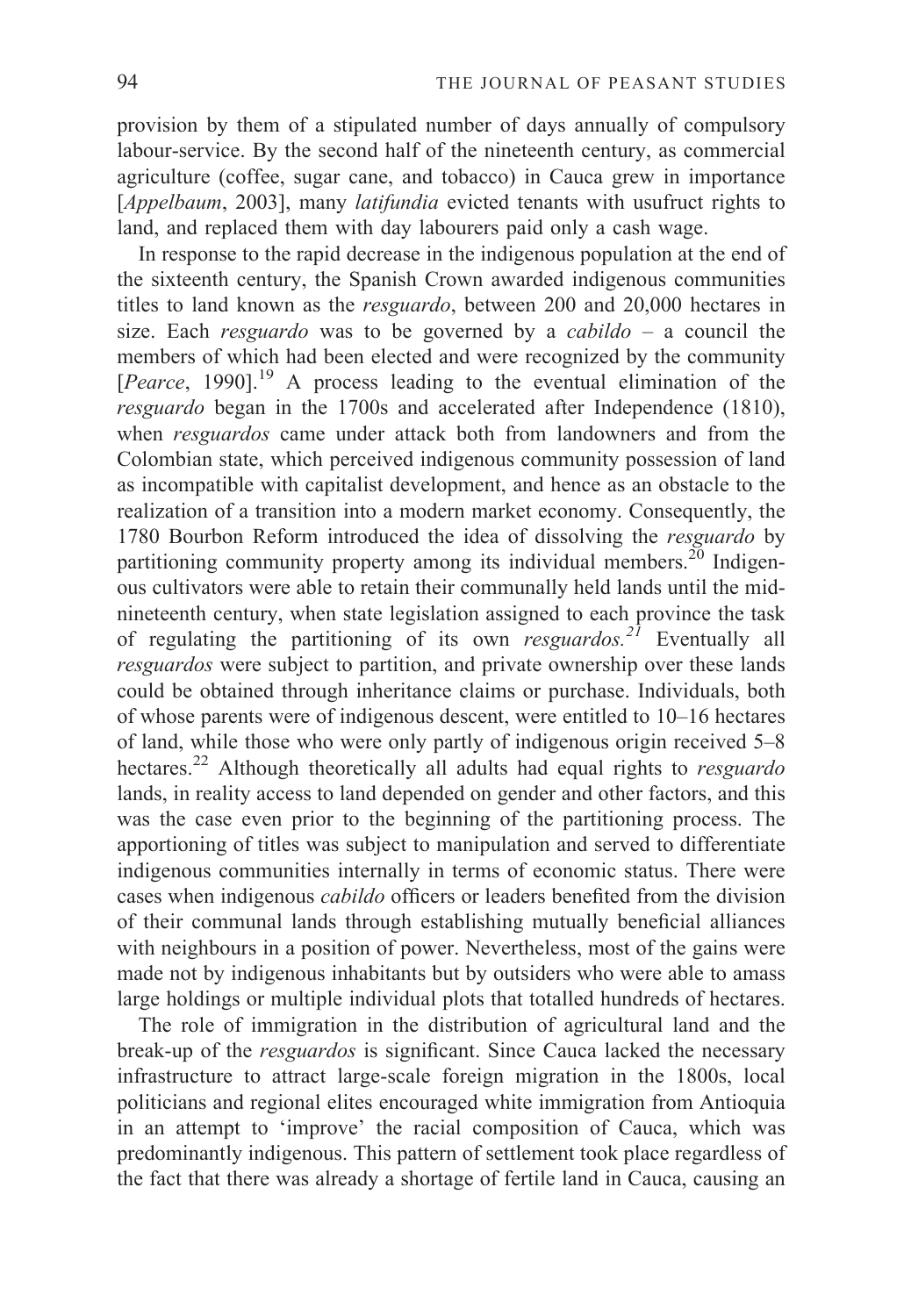out-migration to the Valle region [ $Reinhardt$ , 1988].<sup>23</sup> The 1873 Law, which permitted the buying and selling of resguardo lands, facilitated greatly the permanent settlement of Antioqueños, who engaged in agriculture as well as mining partnerships. As a result of this settlement by local whites and Antioqueño migrants, the biggest indigenous communities of the northern districts – including La Montaña, Quinchia, and Supia-Cañamomo – lost over a third of their lands [Appelbaum, 2003]. The Paez resguardos in the Tierradentro region of Cauca, however, proved an exception, since according to Ortiz [1973] they remained more or less unaffected by the legislation and the encroachment of white-owned *haciendas* until the early 1960s. On these resguardos, individual and collective forms of ownership co-existed, and each peasant family in the community had a right to a house plot, land on which to cultivate crops, as well as a share in common pasture. As Ortiz [1973] shows, the peasantry on these *resguardos* was economically heterogeneous, and differentiated in terms of access to and control over resources.24 The cabildo responsible for maintaining a balance between communally and individually held property had a right to interfere in the transfer of land. Although it was illegal to sell parts of the resguardo to outsiders, nevertheless this often occurred by means of ascribing the outsider, even if they were white, the status of a communero (member of the community). Often indigenous communeros urged the cabildo to take action and redistribute land, but this almost never happened.<sup>25</sup>

By the 1970s, most indigenous cultivators in Cauca were involved in subsistence or small-scale agriculture combined with employment on haciendas and plantations. Most whites, by contrast, were either landowners/employers or intermediaries between indigenous smallholders and markets [Ortiz, 1973]. In all cases, the accentuating impoverishment of these rural communities was the result of the separation of indigenous peasants from their land.<sup>26</sup> Even those who had managed to retain small plots of land (minifundio) also faced poverty; since the latter did not produce enough to meet the needs of a family, peasants were compelled to take on an external job regardless of how low the wage was.<sup>27</sup> The high cost of living, the increase in the prices of farming inputs, the lack of technical support, the competition from large-scale commercial farms, the dependence on middlemen/intermediaries, and low agricultural commodity prices all contributed to the economic difficulties faced by inhabitants of rural communities.<sup>28</sup>

Today the Department of Cauca has a population of 1,600,000 of which 300,000 are indigenous. They occupy about 20% of the land, while the rest remains concentrated in the hands of few  $-4.5\%$  of the population own 40% of the land. Within the last 30 years 80% of the territories on which indigenous communities currently reside have been recovered. Most of the recovered land, however, has a low agricultural potential. At present, three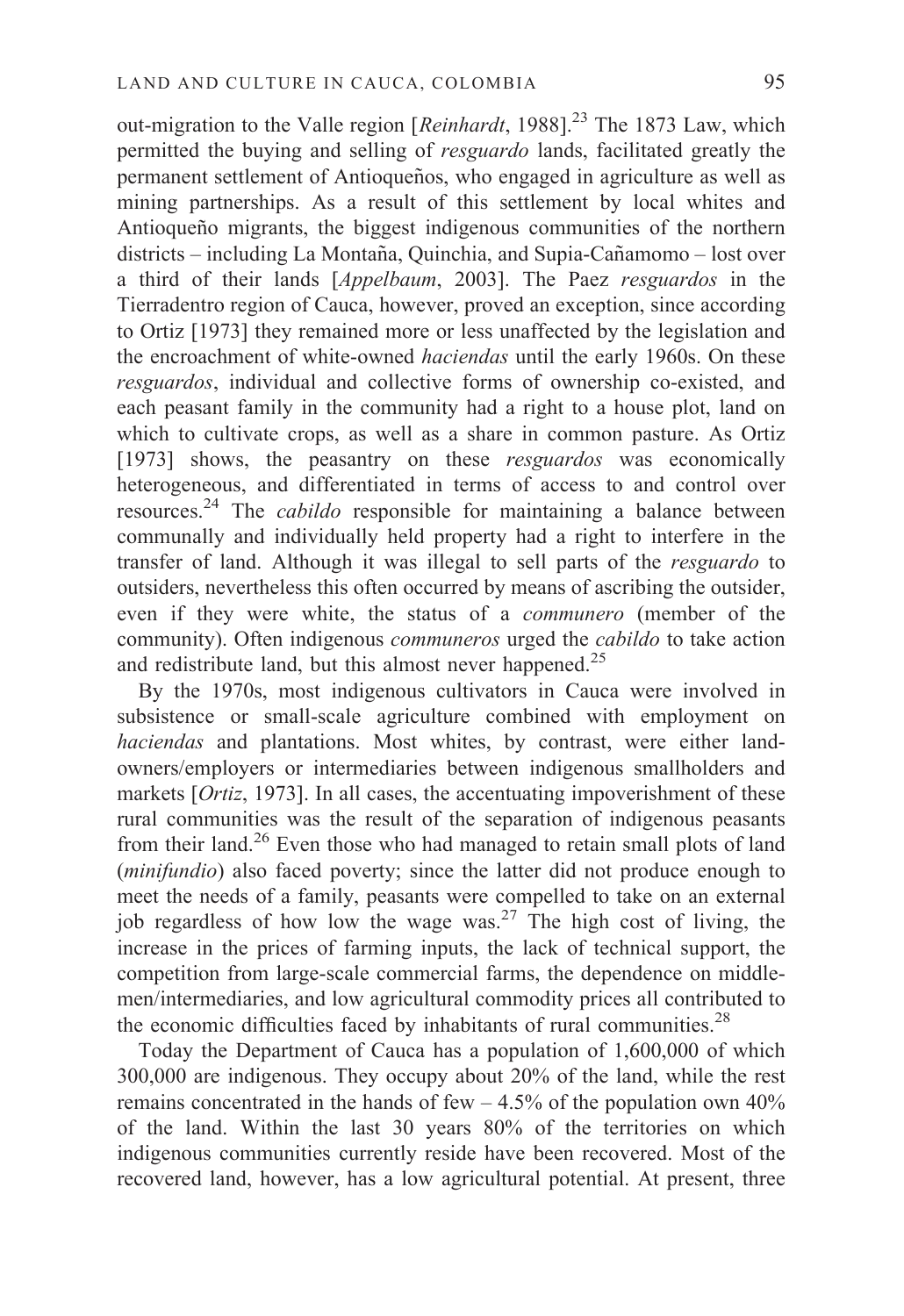types of land ownership can be distinguished: large agribusinesses, smallscale farms, family size farms of up to 3.5 hectares, and collective farms – the latter two being the dominant form of indigenous agriculture [WB, 2004]. The typical crops produced by agro-industries are sugarcane, soya, sorghum, rice, corn, and beans. Cattle ranching is also present on large landholdings. The produce of small-scale farmers includes coffee, cocoa, plantain, fruit-trees, beans, corn and cassava. These farms have a low level of technology and productivity. Family farms produce mostly food for self-subsistence and occasional marketing, such as plantain, manioc and beans. On these farms there can also be found chickens, turkeys, pigs and ducks. The proletarianization of peasants has been especially accelerated since the mid-1990s as a consequence of the expansion of the agroexport sector (which is part of the neo-liberal restructuring in the country). Landless peasants are forced to work on sugarcane plantations, cattle raising haciendas or migrate to the nearby cities such as Popayan and Cali. Most of these jobs are often temporary, with low pay and no security [IDRC, 1998].

#### III

#### A HISTORY OF INDIGENOUS MOBILIZATION

Two other grassroots rural movements in Cauca preceded the emergence of CRIC. The first was an indigenous uprising in 1912 led by Manuel Quintin Lame, and its objectives were twofold: to defend the resguardos, the cabildos and the cultural traditions of indigenous communities as well as to abolish rental payment by tenants. The second movement took place in 1930 and was led by Jose Gonzalo Sanchez. Its economic and political analysis was heavily influenced by the Communist Party, which promoted the participation of organized units of indigenous people in the national class struggle during the 1930s and 1940s. Many of the basic ideas of these two movements were later adopted by the CRIC.

Regarded as Colombia's most politically advanced organization to defend the collective and territorial rights of indigenous people, the CRIC was formed early in 1971 when indigenous delegates from North and East of Cauca gathered in Toribio to voice their common concerns [Pearce, 1990]. Significantly, they came from areas where communities had been subject to the greatest attacks by landowners, and where the majority of the resguardos had been absorbed into haciendas. A second Assembly took place on September that year, and was attended by delegates from other parts of Cauca as well. At this assembly, the CRIC developed a programme the goal of which was the realization of indigenous autonomy.<sup>29</sup> The main cause of the movement was diminishing access to cultivable land as a result of non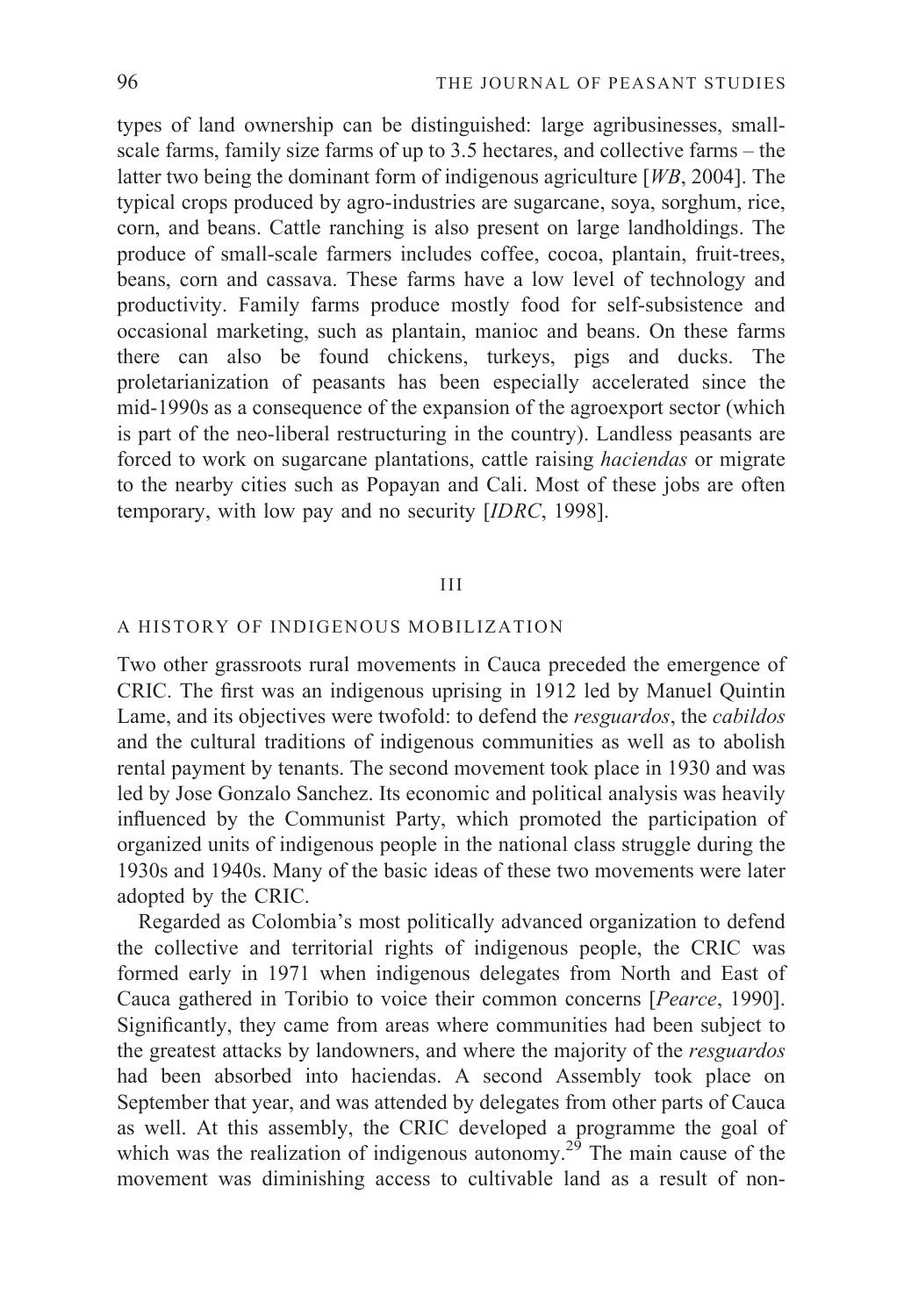indigenous intrusion/appropriation, and its principal objective – the recovery of lands belonging to the resguardos. Blaming the spread of capitalist agriculture for this separation of the indigenous population from its land, the supporters of the CRIC maintain that land has been and continues to be the central element of the indigenous struggle. In their own words, 'land means a union, from the land comes our language, our customs; in it we work, from it we derive our education, with it we clarify our ideas' [CINEP, 1978: 113]. Accordingly, land is seen as the basis of indigenous cultural and social institutions, way of life, identity, and therefore the object of struggle. It is, however, regarded as a public good, and as such to be shared by all rather than appropriated by a few.

One of the principal targets of this mobilization by the indigenous population of Cauca has been the temporal power of religious institutions – principally the Catholic and Protestant Churches and schools. The latter are seen as justifying the conditions of underdevelopment and exploitation that these communities have experienced (both historically and actually), an interpretation which contradicts the oft-heard claim advanced by exponents of basismo: namely, that in Latin America such religious institutions are upholders and champions of the rural poor, and as such are part of the political solution to oppression and underdevelopment, rather than part of the problem itself. $30$  Not only is the role of the churches and their schools perceived as being to foster conformity in order to prevent rural communities from mobilizing and reclaiming their rights, therefore, but the wealthy and powerful politician and landowner Victor Mosquera Chaux and the archbishop Monseñor Arce Vivas (representing the landed possessions of the Church) symbolize this economic, cultural and ideological oppression.<sup>31</sup>

Although the structure of the indigenous movement of Cauca is grounded in democratic principles, the executive power lies with the Junta Directiva, which is composed of two representatives from each *cabildo* (the indigenous council which can be considered as the representative body of all the domestic units within the resguardo). Each cabildo decides whether or not they want to be part of the CRIC, and so as to prevent the emergence of an elite distanced from rural communities, the CRIC policy is based on having a leadership which is accountable to and constantly consults with the grassroots membership.<sup>32</sup> Furthermore, given the hostile climate, and consequently the attempts by the Colombian state and its military to eliminate the leadership of the indigenous movement, personnel elected to executive positions in the CRIC are dispersed throughout Cauca, so that the movement is neither dependent on a small group nor vulnerable to repression.<sup>33</sup>

Given the centrality of land to its membership and programme, the main form of collective action undertaken by the CRIC has been land invasions/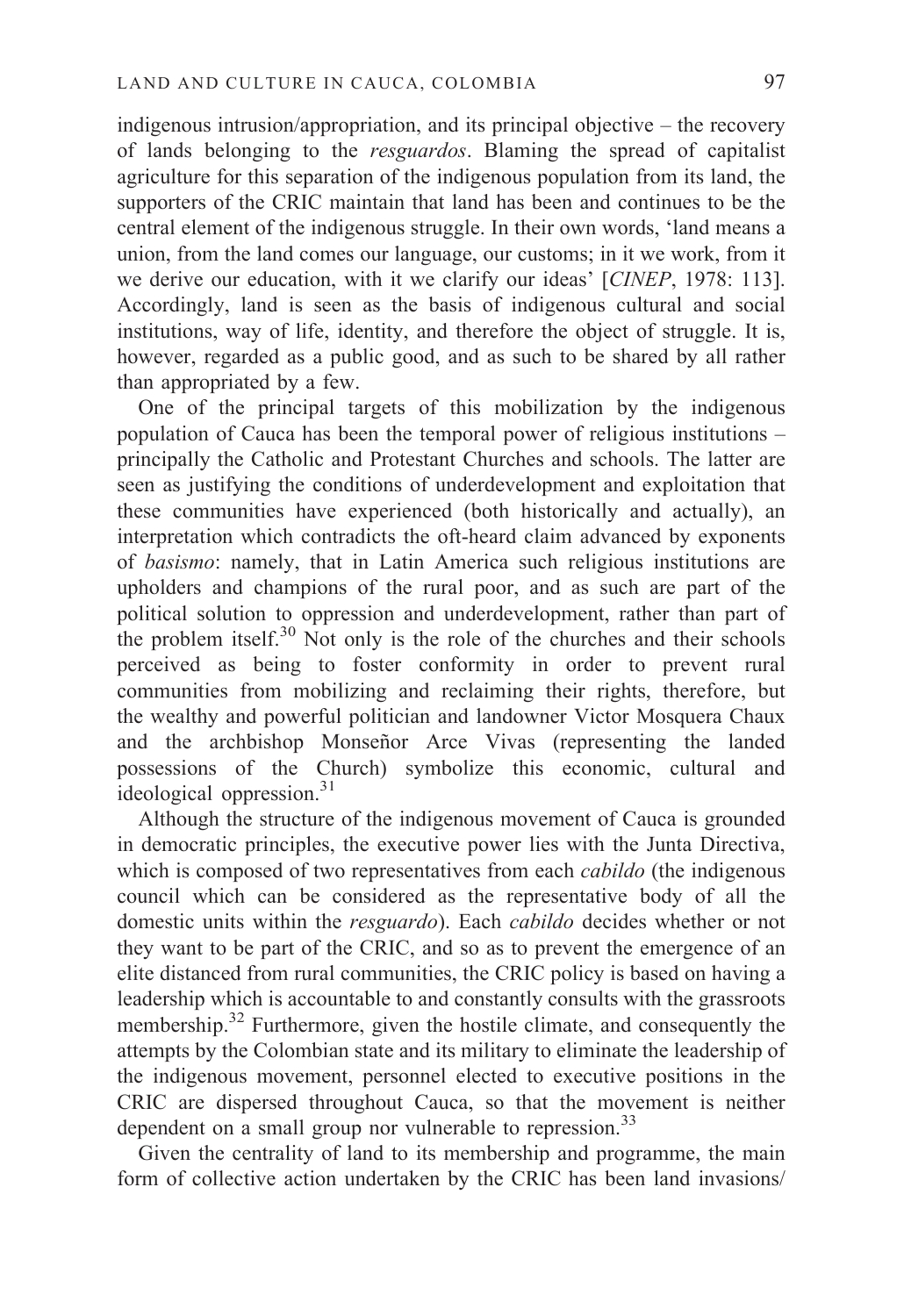occupations.<sup>34</sup> Such agency, however, only took place after a long and patient wait for intervention by the land reform agency of Colombia, INCORA.<sup>35</sup> Frequently INCORA intervened and legally ascribed land to a rural community only after the latter had occupied it following a long and bloody battle with landowners and police [Berglund, 1982]. At the start of the 1980s, the CRIC participated in 32 such land recovery actions. The taking over of haciendas that were inside a resguardo allowed the resguardo to be extended, while the invasion of haciendas outside a *resguardo* allowed for new resguardos and cabildos to be established [Rojas, 1993; CINEP, 1978]. Two patterns of land tenure are practised on these reconstituted resguardos. The most common one is the communal property, which entails the distribution of usufruct rights by the cabildo. The other is the private proprietorship, comprising individually owned smallholdings. Two forms of communal work are found on land owned by the community. One is the minga, a traditional institution based on groups who exchange labour-power with each other, an arrangement involving relatives, friends and neighbours working together. The second one, vuelta mano (literally, 'exchanging hands'), also a form of reciprocal cooperation, is in the context of Cauca also an action of political solidarity, occurring as it does between families whose members have been arrested or must remain underground.<sup>36</sup>

Agency beyond the confines of the rural communities themselves presents a more mixed picture. On the positive side, the indigenous people of Cauca do indeed see themselves as part of a larger popular struggle, and believe themselves to have much in common with peasants elsewhere who experience similar kinds of exploitation. To this end, they have on occasion participated in protests by others – workers, teachers and especially nonindigenous peasants – when these were aimed at those whom they regarded as their own enemies (such as big landowners, middlemen and moneylenders). Indeed, the CRIC itself has maintained that it is necessary to build alliances that transcend region, ethnicity and occupation. On the negative side, however, the practice – as distinct from the theory – has been somewhat different. Hence the CRIC is clear that it does not want trade unions or other organizations to direct the struggle of the indigenous population, as the National Association of Peasants (Asociación Nacional de Usuarios Campesinos, ANUC) has attempted to do  $(CINEP, 1978).$ <sup>37</sup> According to the CRIC, ANUC's central leadership showed little sensitivity to the national and cultural specificities of the indigenous struggle [ $Zamosc$ , 1986].<sup>38</sup>

## What has CRIC achieved?

One of the most important achievements for which the CRIC is responsible is that, following its formation, the indigenous people of Cauca are no longer ashamed of their ethnic/cultural identity. A second crucial feat has been the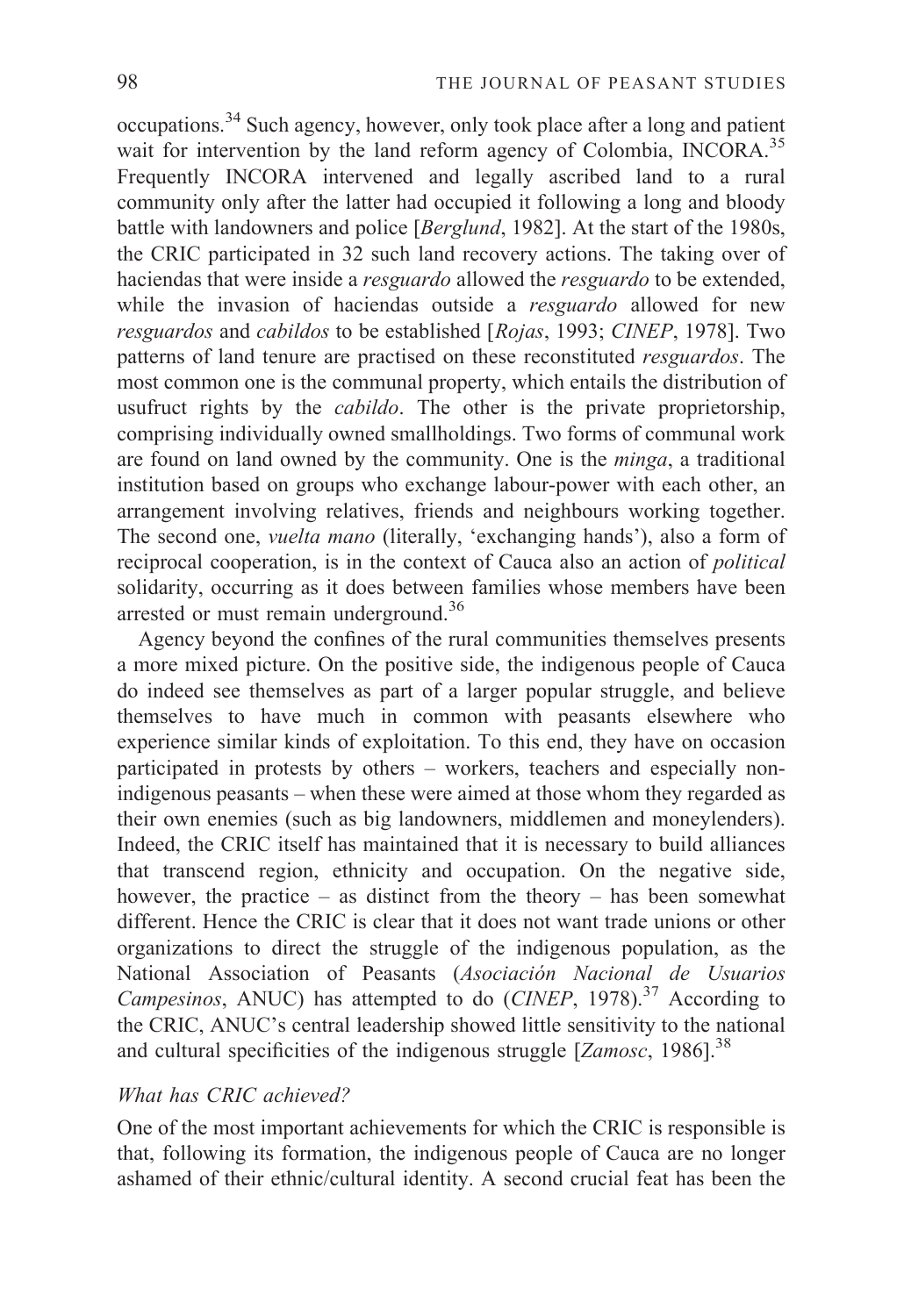weakening of the pillars of political and ideological domination and institutionalized repression, as well as challenging the power and temporal role of the Christian religion. Third, the organized resistance of the CRIC has helped to counteract a twofold deleterious process: on the one hand the impact of economic exploitation, and on the other the erosion of the economic base of rural communities. In this regard the record is impressive. By the late 1970s some 12,000 hectares of land had already had been recovered; there were 50 collective stores and 25 semi-collective farms; and illiteracy had been greatly reduced [CINEP, 1978]. By 1986 some 40 cabildos had been re-established, and around 30,000 hectares of land recovered [Pearce, 1990]. Today there are about 115 cabildos and 60,000 hectares of recovered land.

From the viewpoint of the membership and supporters of the CRIC, the principal benefit of the mobilization thus far, and perhaps its main socioeconomic achievement, has been its impact on their landholding status. According to the CRIC, the resguardo to some extent counteracted the process of proletarianization, and helped former terrajeros and minifundistas to maintain control over their own labour-power. Hence the perception that establishing various grassroots economic organizations (semi-collective farms, cooperatives, and collective stores) has increased the economic autonomy of the indigenous population, not least by enhancing their bargaining capacity vis-à-vis local landowners. Rural communities in the area have also benefited in other ways. Since it is difficult to obtain such support from the state, cooperatives and collective stores provide small amounts of credit for cultivation. Any profits generated by a cooperative are allocated not individually but collectively, thereby benefiting the whole community.

These achievements notwithstanding, there have been and continue to be divisions within the indigenous communities, most of which are rooted in an ideological struggle between those who support community interest and those who do not. For instance, there have been cases where small/medium property owners who are indigenous do not wish to join the resguardo and feel threatened by the process of land recovery [Rojas, 1993]. This important aspect of the relations between those who are part of the movement and those who wish to remain outside it is easily overlooked by scholars who tend to present a romanticized version of indigenous communities as a homogeneous entity held together by a common ethnic identity. That the CRIC recognizes the limitations of a purely ethnic struggle conducted against white exploiters, and emphasizes clearly the economic basis of their movement, does not change the fact that – as analysed by Parsons [1968], Taussig [1977], Ortiz [1973], Reinhardt [1988] and others – over the years indigenous peasants have experienced a process of socio-economic differentiation. As in other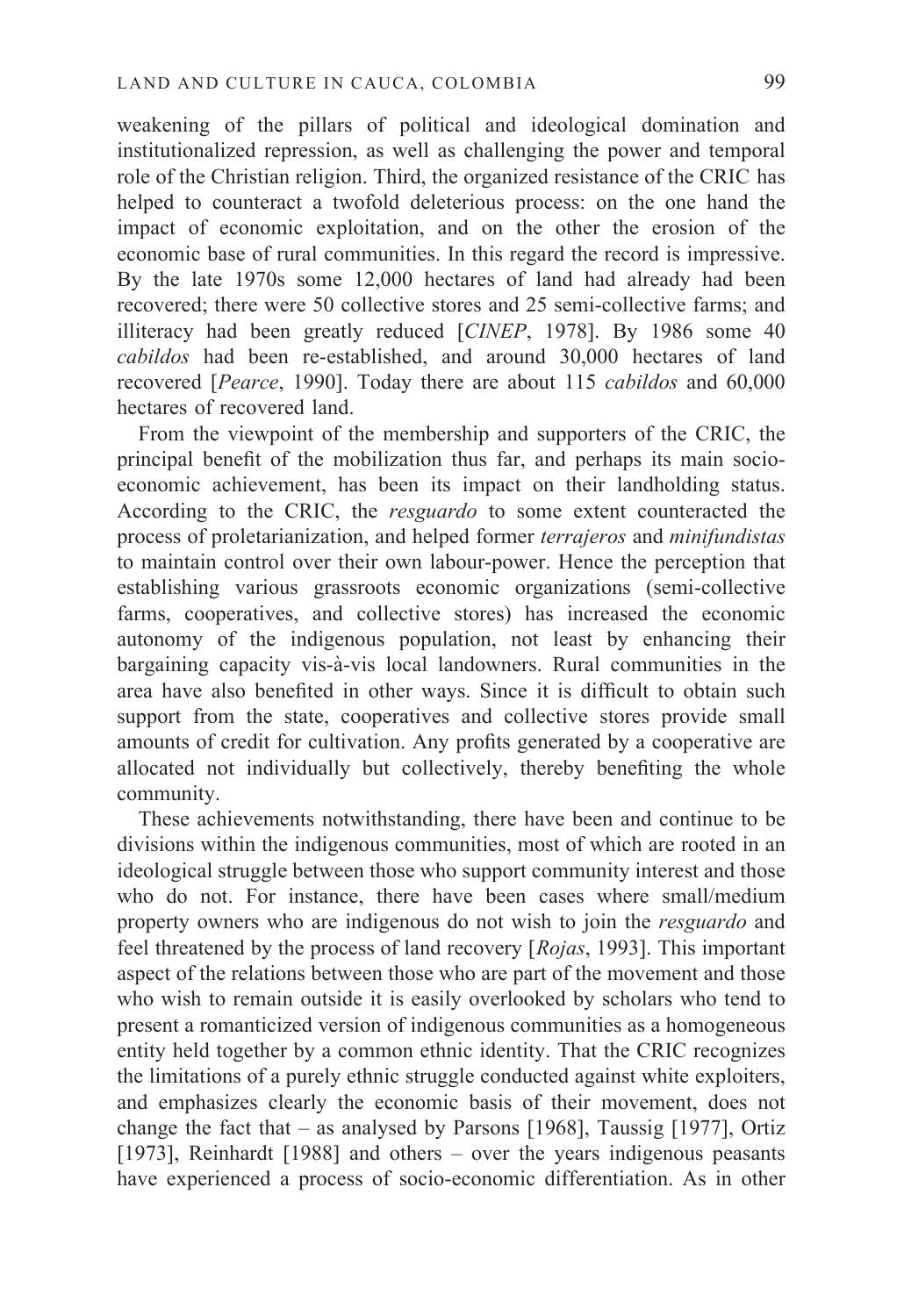indigenous contexts in Latin America, therefore, the peasantry of Cauca contain within their ranks a few small-scale agrarian capitalists and a more substantial number of smallholders whose livelihood derives from the sale of their labour-power.<sup>39</sup> That they all share a common ethnicity and culture does not alter this fact. Similarly, one of the main points in CRIC's programme of 1971 – the abolition of labour-rent paid by tenants for usufruct rights to land that they did not own – has been a demand made in Latin America by rich peasants as well as poor ones.<sup>40</sup>

To the internal difficulties of the CRIC – to enter into sustained alliance with the ANUC, plus the growth of class divisions within the ranks of its supporters – have to be added the problems beyond its immediate control: namely, the impact on its achievements of external repression by the state and the military. Since the formation of the CRIC, the state and the landowning class have opposed its process of land recovery with all their strength. Supported by the army and police, the dominant class of Cauca has attempted to eliminate the organization through a systematic and official repression, which has been justified by accusing the movement of insurgency and portraying its political activities as a problem of social order. In 1979, the bourgeoisie from Valle de Cauca and the landowners from Cauca formed an alliance and in a letter to the governor of Cauca declared war on the CRIC, stating that if the government did not eliminate this organization, they would take on the task themselves. To this end, members of CRIC have been arrested and tortured, crops growing on recovered land have been destroyed, and cooperatives have been attacked. Responses to land occupations organized by the CRIC have taken the familiar form of forced evictions, murder and torture.<sup>41</sup> Despite the intensification of armed confrontation and increased military presence (including state armies, foreign armies, paramilitaries, and the FARC), however, the indigenous population of Cauca refuses to take the side of any of the armed actors involved in this conflict. Much rather, the response to violence has been one of peaceful resistance, in the belief that this refusal to take up arms enhances the legitimacy of the struggle conducted by rural communities.<sup>42</sup>

IV

#### CONCLUDING COMMENTS

This article has examined the socio-economic conditions that have given rise to the emergence of localized resistance in rural Colombia, the indigenous movement in Cauca, as well as its social base, objectives, strategies, accomplishments, relationship to state and rest of society, and internal contradictions. The significance of this particular case study stretches beyond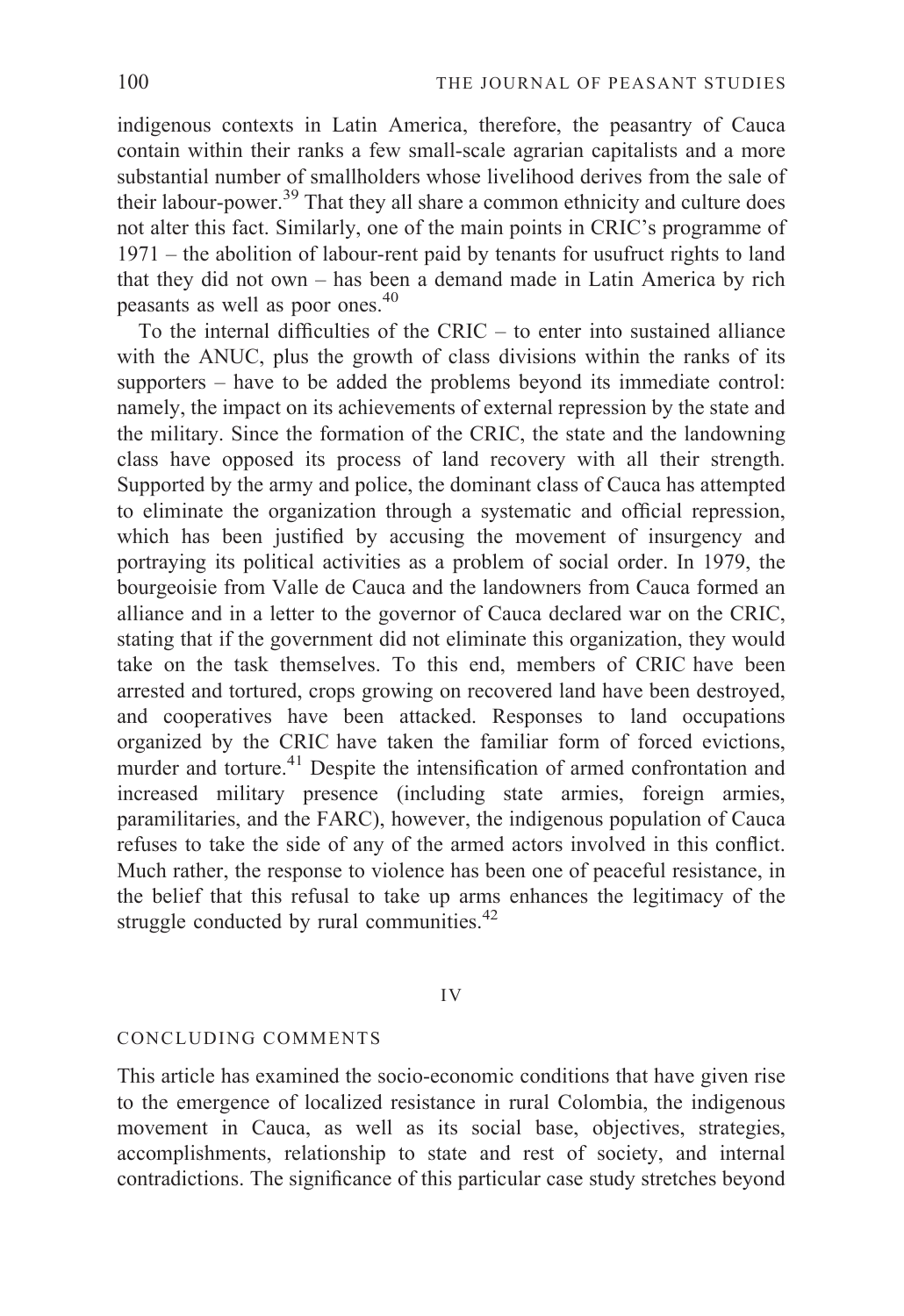its immediate locality, however, as the conditions and events in Cauca are not unique, and are recognizably part of a regional and indeed global pattern of struggle. Accordingly, brief mention must be made of the experience of the CRIC in this wider context, together theoretical and practical questions that arise from it.

The majority of the indigenous people of Cauca have a very long history of sustained and peaceful struggle for land. Having achieved the official recognition of their right to ancestral lands in the Constitution, however, this has yet to be translated into a reality. Not only is the Colombian government not fulfilling its constitutional obligation towards indigenous communities but, much rather the contrary, it is escalating the level of repression applied to them, in open defiance both of international humanitarian legislative ordinances and of the recommendations made by the UN to the Colombian state. In spite of this, the indigenous communities have put what autonomy they have attained to good use. It has enabled them to promote human development by exercising control over land and resources, ensuring work opportunities, strengthening internal markets, and – most importantly – distributing the benefits in an equitable manner. Such practices and objectives are, of course, contrary to the requirements of national and international capital, the requirements of which include control over material resources and (consequently) the availability of rural labour willing to work at any price in order to survive. For this reason, state-sanctioned violence and repression against the indigenous communities of Cauca is aimed at hindering attempts to organize social and economic life on resguardos according to principles not in keeping with neo-liberalism.

The process of concentrating wealth and poverty which has characterized the history of Colombia and the rest of Latin America since the Spanish conquest [Furtado, 1976] has been accelerating dramatically over the past two decades. This rather obviously contradicts the claims made by development theory formulated by or sympathetic to neo-liberalism. In short, the rural poverty that is supposed to be alleviated through neoliberalism's promise – the 'trickle-down' effect – has much rather been intensified.<sup>43</sup> There is now overwhelming evidence confirming what Marxists, Keynesians and others have long warned against: that market forces unchecked by regulation not only produce poverty and aggravate existing poverty and inequality, but also wastefully exploit material resources. At the local level ecologically sustainable rural livelihoods are undermined, while at the national level sovereignty is subordinated to corporate interests as agribusiness enterprises are granted unprecedented property rights and freedoms to appropriate/repatriate surplus value. As Subcomandante Marcos [EZLN, 1998] describes it, 'Neo-liberalism, the historic crime in the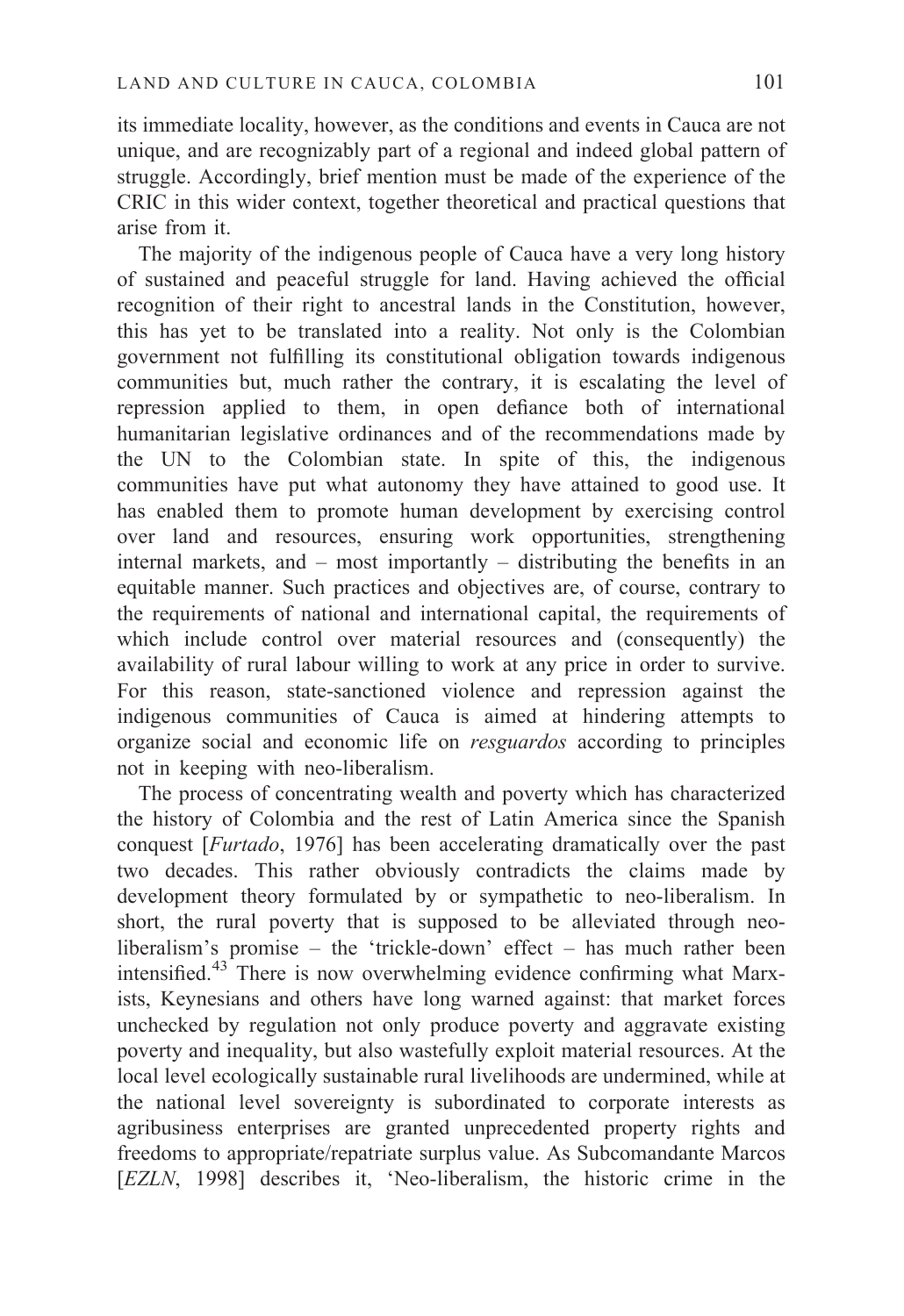concentration of privileges, wealth, and impunities, democratizes misery and hopelessness'.<sup>44</sup>

The connection between capital accumulation and violence is a historic one and remains alive under the neo-liberal economic model.<sup>45</sup> As outlined in the first section of this article, the recent intensification of armed confrontation and human rights abuses has occurred in areas with strategic military or economic importance. In such contexts, moreover, the victims of assassinations and forced disappearances committed by the army as well as paramilitaries have been overwhelmingly leaders and members of social organizations who have expressed some kind of disagreement with/concern over the economic impact of liberalization policies. To prevent collective mobilization – both against the neo-liberal project and for the construction of viable alternatives to it – campaigns of terror have been directed not only at members of popular movements but also at the low-income sectors of the rural population in general, with the object of pre-empting (or destroying) incipient grassroots organization and/or consciousness raising. In the words of the CRIC, 'they fear the awakening of the oppressed Indians', words echoed by the Zapatistas [EZLN, 1998]: 'The power fears us. This is why it pursues us and fences us in. This is why it jails and kills us'.

That violence has always accompanied the advancement of capitalism in Colombia, from the time of colonial rule up to the current era of neo-liberal restructuring, is reflected in the continuous nature of the struggles undertaken by the indigenous people of Cauca: first against the Spanish colonists, and subsequently the local elites and a state apparatus that has always promoted the interests of the latter. The long duration and violent character of these struggles raises an important issue concerning the nature of capitalist development generally. It underlines the primacy allocated by Marx [1976: 873ff.] to the forcible dispossession of the rural producer from their means of labour. The point is strongly made: 'In actual history, it is a notorious fact that conquest, enslavement, robbery, murder, in short, force, plays the greatest part.... [t]he methods of primitive accumulation are anything but idyllic' [Marx, 1976: 874]. There is, nevertheless, a theoretical difficulty. As Marx [1976: 875] himself points out, the designation 'primitive' attached to the process of accumulation is conjuncturally specific: 'It appears as ''primitive'' because it forms the pre-history of capital, and of the mode of production corresponding to capital'. In other words, the violence, which Marx rightly identifies with capitalism, is nonetheless linked by him to the early stages of the accumulation process. What the evidence from Cauca suggests, by contrast, is that such violence is by no means restricted to the historical genesis of capitalism: much rather, it is an ongoing aspect of accumulation, particularly in rural areas of the so-called Third World already absorbed into what is now a global economic system.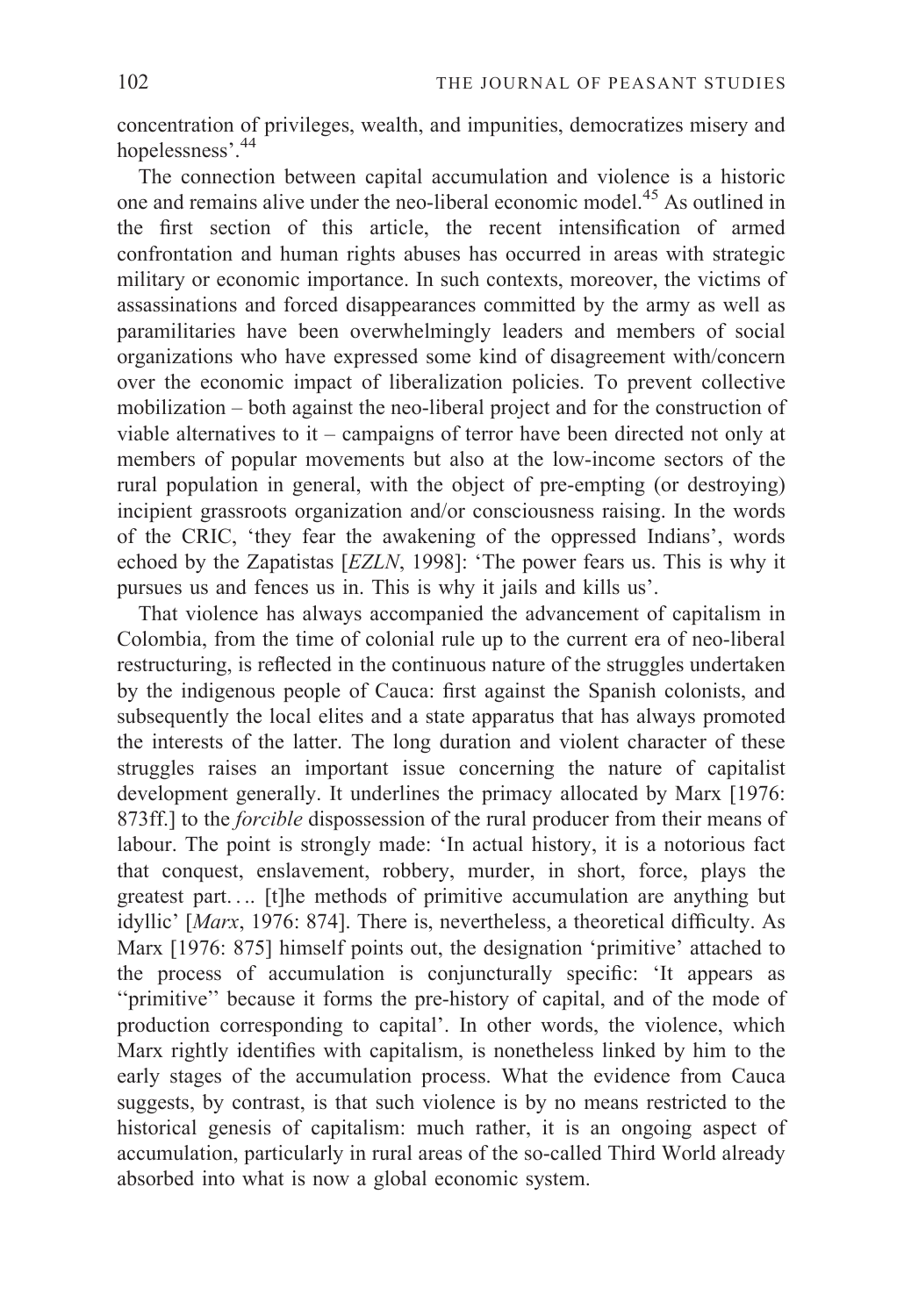In short, violence/force are as much a part of twenty-first century Latin America – what Mandel [1975] called 'late capitalism' (a term that might apply especially to its neo-liberal manifestation) – as they were of the dispossession/enclosure occurring in sixteenth century Europe. As has frequently been noted, because Marx was dealing with the conditions structuring the early process of capitalist development within Britain, the first industrial nation, he did not consider sufficiently the impact of an external and expanding global capitalism on rural areas where peasant economy was the dominant form. That confrontation, and the role in it of violence and force, was central to the analysis of Luxemburg [1951], who argued that imperialism necessarily results from the need on the part of international corporations to outperform their rivals, by keeping down production costs in order to maintain or increase profitability. This, she indicated, they achieved by seeking out and securing control over new material resources and workers who were cheaper to employ. Hence the ongoing nature of violence and force, since indigenous communities in the so-called Third World – where such workers and material resources are usually located – struggle against dispossession and declining living standards.

This in turn raises another important issue: what, precisely, is the role of land in the struggle undertaken by CRIC? In this case as well as other movements throughout Latin America, cultural identity has been used in order to claim (or reclaim) ownership or access to economic resources (land, water, pastures) that may have been historically theirs by custom or law. As has been argued with respect to the CRIC, the sub-text to this kind of mobilizing discourse is that the economic resources in question are central to their cultural identity and thus to their continuing specificity as an indigenous group. The loss of one is linked discursively to the loss of the other ('As group x, we enjoyed access to/control of these lands in the past, a right that has always been recognized by the colonial, post-colonial authorities in question. We are *still* group x, but our right to this land is now denied. As group x, therefore, we reassert that right, which has always been an integral part of our cultural identity'). This is particularly the case where land is invested with sacred attributes, and thus features centrally in important ritual practice ('without our land, we are no longer the people we have been and want to continue being'). It is crucial to bear in mind, however, that what is being talked about by an indigenous group lamenting the negation of selfhood is not so much cultural (ritual or religion) as economic (land for agricultural production). The fact that the group no longer owns the land in question affects not just its sense of selfhood but – centrally – its capacity to reproduce itself economically. In other words, conflict is mainly economic, about property rights, and only secondarily about culture. The latter becomes in effect a proxy in what is actually a discourse about the former, not least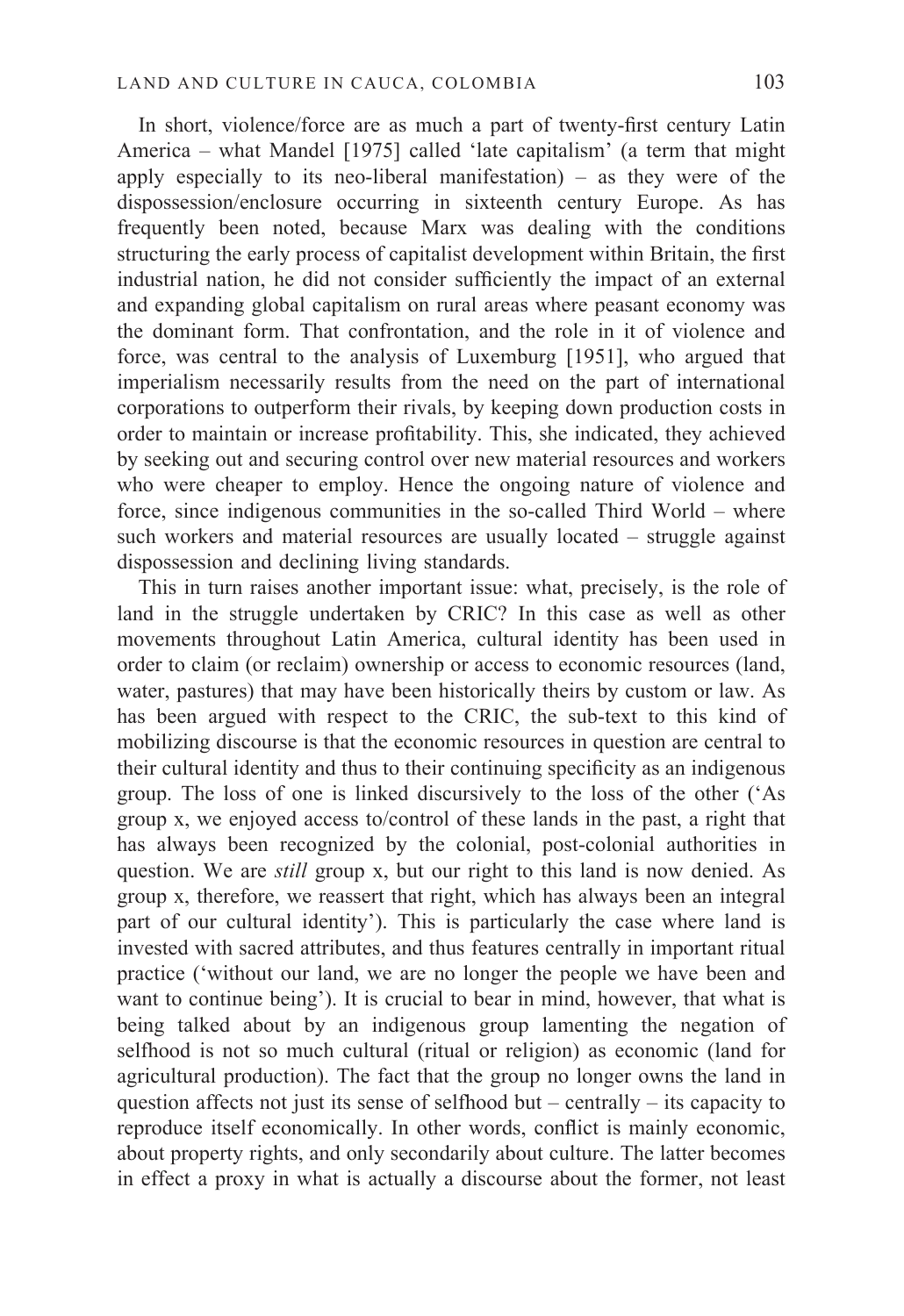because it is frequently the only way in which a claim to land can be made by indigenous poor peasants against current owners (foreign/domestic landlords, agribusiness enterprises) who are politically and economically powerful. This kind of mobilizing strategy has long been practised by indigenous groups in Latin America, and used by them from colonial times onwards in their petitions to what they perceived as an impartial higher authority (such as the King of Spain and the President of the Republic).

The important role that culture has played in the mobilizing discourse of the CRIC and other similar movements has been recognized by Reed [2003] who argues that neo-liberalism has given indigenous people in Latin America a reason for reasserting their cultural 'otherness'. At this point, however, it is necessary to establish a clear distinction between the analysis presented here and that of post-modern theorists who often create the false impression that indigenous groups are engaged in a struggle merely to retain their cultural identity (dress, language, rituals and religion).<sup>46</sup> Although the CRIC differs from the peasant uprisings of the 1960s and 1970s in a number of ways, such as the lack of affiliation with any political party, the Caucan case cannot adequately be explained by new social movement theorists.<sup>47</sup> Using a postmodern framework, the latter have interpreted the struggles of similar rural grassroots mobilizations throughout Latin America – such as the Zapatistas in the state of Chiapas [Holloway and Pelaez, 1998] – as a play of diverse actors where each is searching for and constructing their own individual social identity (on which, see Veltmeyer [2000]). On the other hand, the analysis presented here has argued that the CRIC is an indigenous class-based movement that struggles against economic oppression and for access to productive resources. It is concrete achievements in the economic sphere that have made possible changes in their political status as well as developments in the areas of culture and education to take place.

The effect of the penetration of indigenous society in Colombia by market forces has been twofold: on one hand it has placed most of the population in a subordinate and marginalized position in relation to the rest of the whitedominated society, and on the other hand it has created inequalities within the communities themselves. Studies conducted in the early 1960s suggest that the social composition of what was to become the CRIC was not economically homogeneous. Such differentiation is evident from the presence even then of on the one hand a few wealthy individuals who controlled considerable amounts of land and enjoyed high status in the community, and on the other those with smallholdings – minifundistas who were wage-earners – and landless workers. This, of course, does not imply that the CRIC embraced and promoted the existing inequalities; many of its initiatives have been based on the vision that it is community, and not individual interests, that should be given priority. Moreover, the recovery of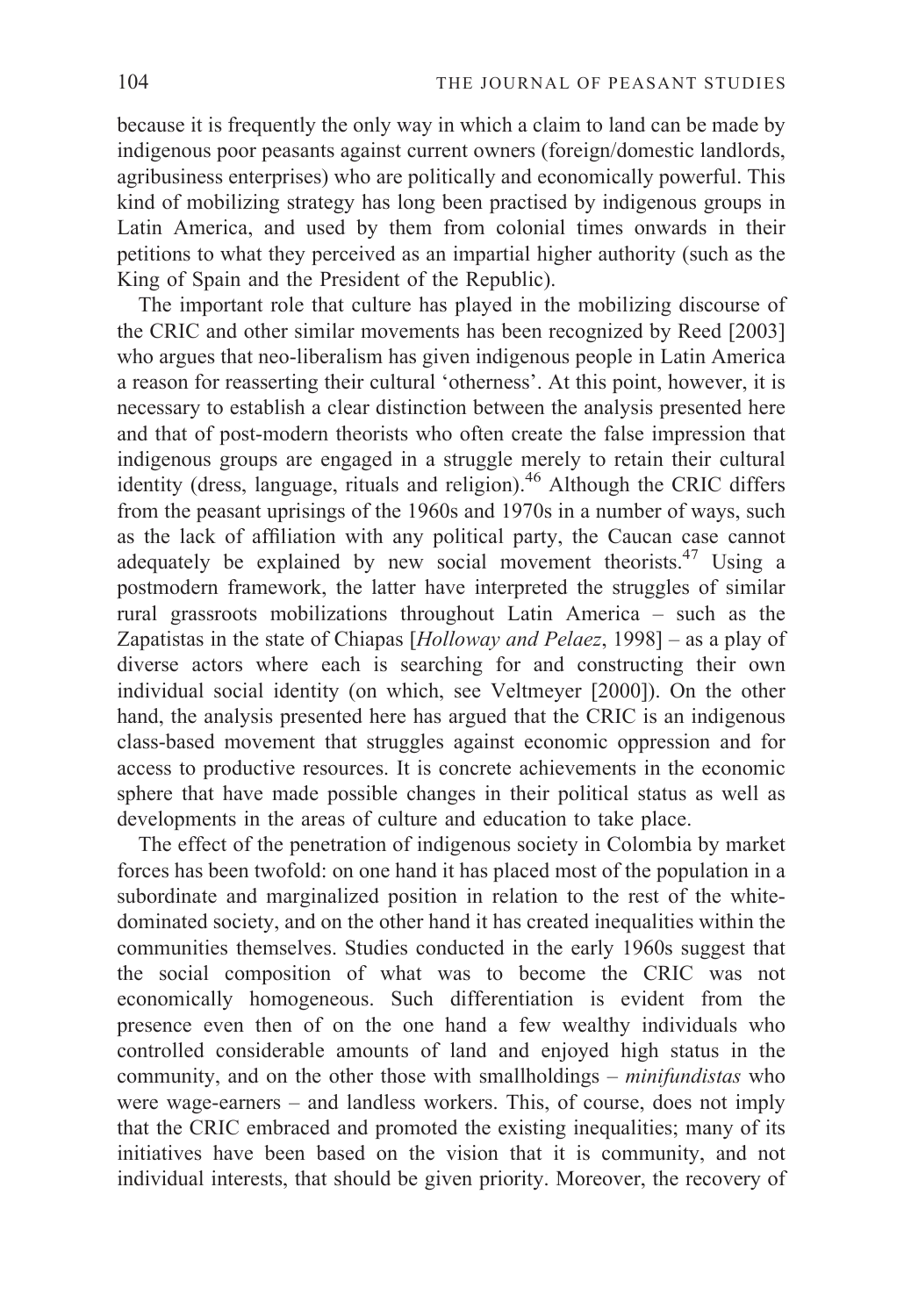resguardo lands has to some extent helped to counteract the process of proletarianization. Nonetheless, the individual property rights to resguardo land still remains. Hence the centrality of the following question: to what extent has mobilization aimed at the realization of indigenous autonomy served the interests of small capitalist producers, and thus been at the expense of poor peasants and agricultural workers?<sup>48</sup> This question awaits further study.

In terms of objectives, both the CRIC and its counterpart at the national level, the ONIC, stipulate principles of unity, land, culture and autonomy. The basic goal is to recover, defend and advance indigenous economic, political and cultural autonomy by having control over the land and resources in their territories, ensuring the proper application of laws concerning the indigenous population, and promoting their culture, education, traditional medicine and collective forms of economic activity. If we measure the achievements of the CRIC against its self-defined goals, it is clear that – despite continuous repression and an ever-intensifying military conflict – it has managed to advance the overall well-being of its communities. If, however, we move beyond the issue of local-level achievements/improvements within the very specific context of indigenous communities, and examine its wider role in the construction of a Colombian society based on social justice and respect for human rights, a different answer is called for, hence the need to look at two things in particular: the role of the movement in large-scale social transformation, and the effectiveness of peaceful resistance as a political strategy.

In order to assess the programme of the CRIC, and its limitations with respect to bringing about systemic change, it is necessary to compare its platform to that of the FARC and the ELN, both in the 1960s and currently. The main goals proclaimed by the FARC during 1964 included the following: changing the social structure of the Colombian countryside through a revolutionary agrarian reform premised on the expropriation of large rural properties; providing land titles to settlers, tenants and sharecroppers on large estates; returning to indigenous communities the land that had been taken from them, and promoting respect for their assemblies, life, culture, language and internal organization; and the formation of political alliances between workers and peasants. The declaration made by ELN in 1965 was more or less the same as that of the FARC, but included additional objectives: industrial development, housing and urban reform plan, national and public health plan, and education reform. Today the FARC remains a powerful, radicalized and well-organized anti-imperialist movement, and one which aims to capture state power so as to carry out its programme of social and economic reforms [Petras and Veltmeyer, 2003a]. The contrast between the latter approach and that of the CRIC is obvious: while the CRIC is concerned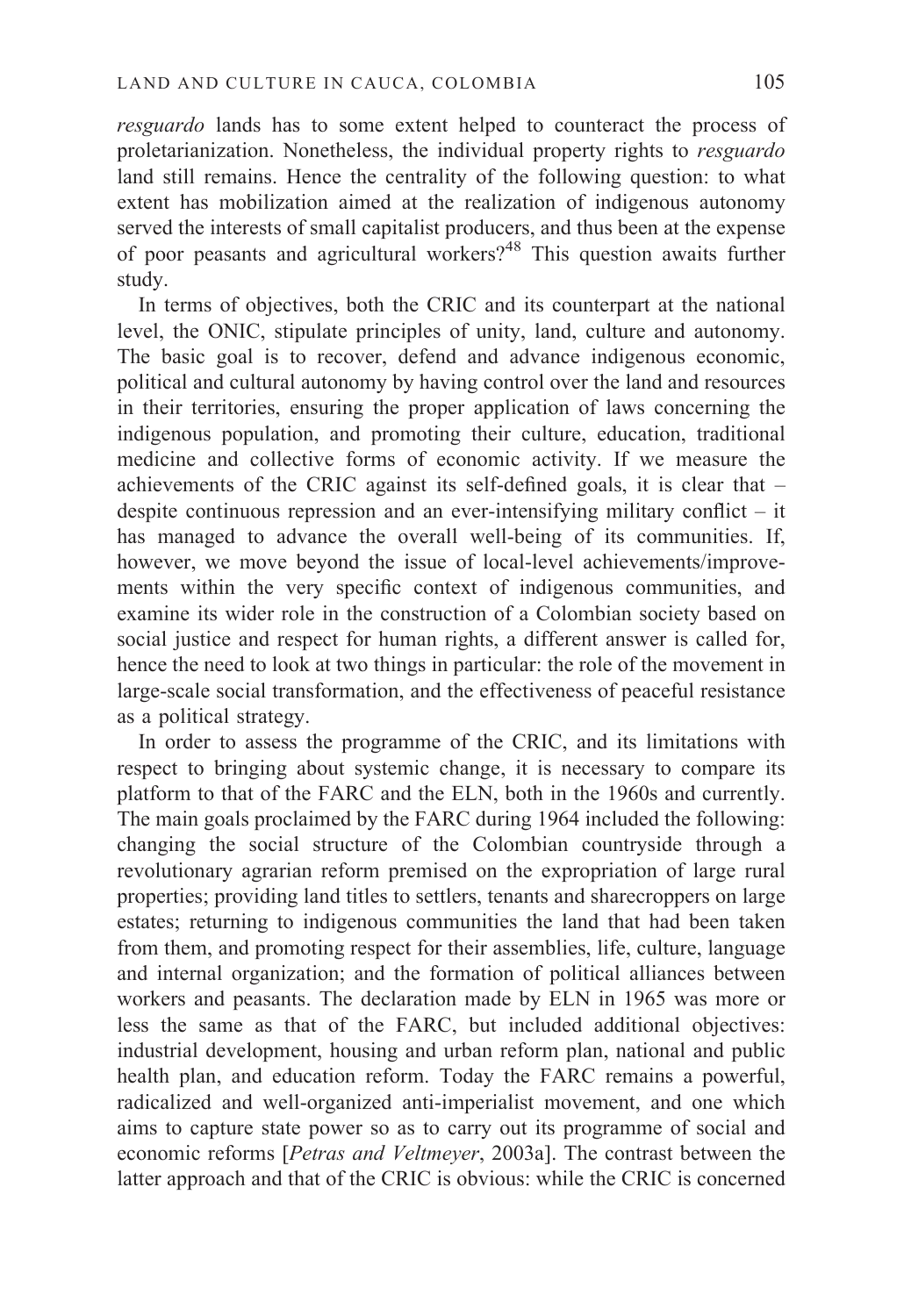merely with enhancing the well-being of the indigenous population living in communities under its administration, the FARC had – and has – a much wider programme that involved social, economic and political transformation at the national level.

This narrow focus is itself compounded by the limitations confronting CRIC at the local level. First of all, problems such as a shortage of cultivable land in Cauca, a general lack of food security (and consequently malnutrition), and lack of basic economic infrastructure (medical facilities, teachers) still persist. Moreover, it has been mostly those living on resguardo territories that have benefited from the movement's accomplishments, while the impoverished indigenous population resident and working in the cities have not shared the gains. Second, regardless of the collective economic organizations on resguardos, indigenous communities still operate within the capitalist economy and ultimately their livelihood for now continues to depend on the wider market. As Marx [1869] observed, smallholding peasants as an economic category are ultimately not viable under capitalism, and  $-$  as Kautsky [1899] pointed out  $-$  their participation in the capitalist economy only serves to reproduce their enslavement. Third and most importantly, the peasants of Cauca continue to suffer violence and repression in the hands of the armed forces. True empowerment of the indigenous population there is accordingly impossible without first confronting – and then dismantling – the national class structure which controls the state and thus drives the policies of violence and force inflicted on them locally. In short, and rather obviously, eliminating grassroots poverty and violence requires changing the system as a whole, and the failure of CRIC to address this can be considered a major weakness.

This is an issue that cannot in the end be avoided, and it is one that a human rights framework per se has difficulty in addressing. As Petras and Veltmeyer [2002] point out, the main strength of neo-liberalism in Latin America derives from the inability of its rural opponents to form a united anti-systemic movement with political alliances in the cities. Not only does the CRIC not aim to bring about change at the national level, but it has also not joined the force that strives for this end, evident in the continuous tensions between it and the FARC. The construction of a new political space where many voices can bring forward their proposals, a process described by Subcomandante Marcos [2001] as 'One No Many Yes(es)', is itself premised not just on a unified – not disunited – opposition to neo-liberalism, but also in a willingness to fight back against it. Such a profound transition is unlikely to happen without the capture of state power not merely by all those engaged in an anti-systemic struggle, therefore, but on the basis of plans for social, economic and political transformation at the national level. It is a truism, verified by history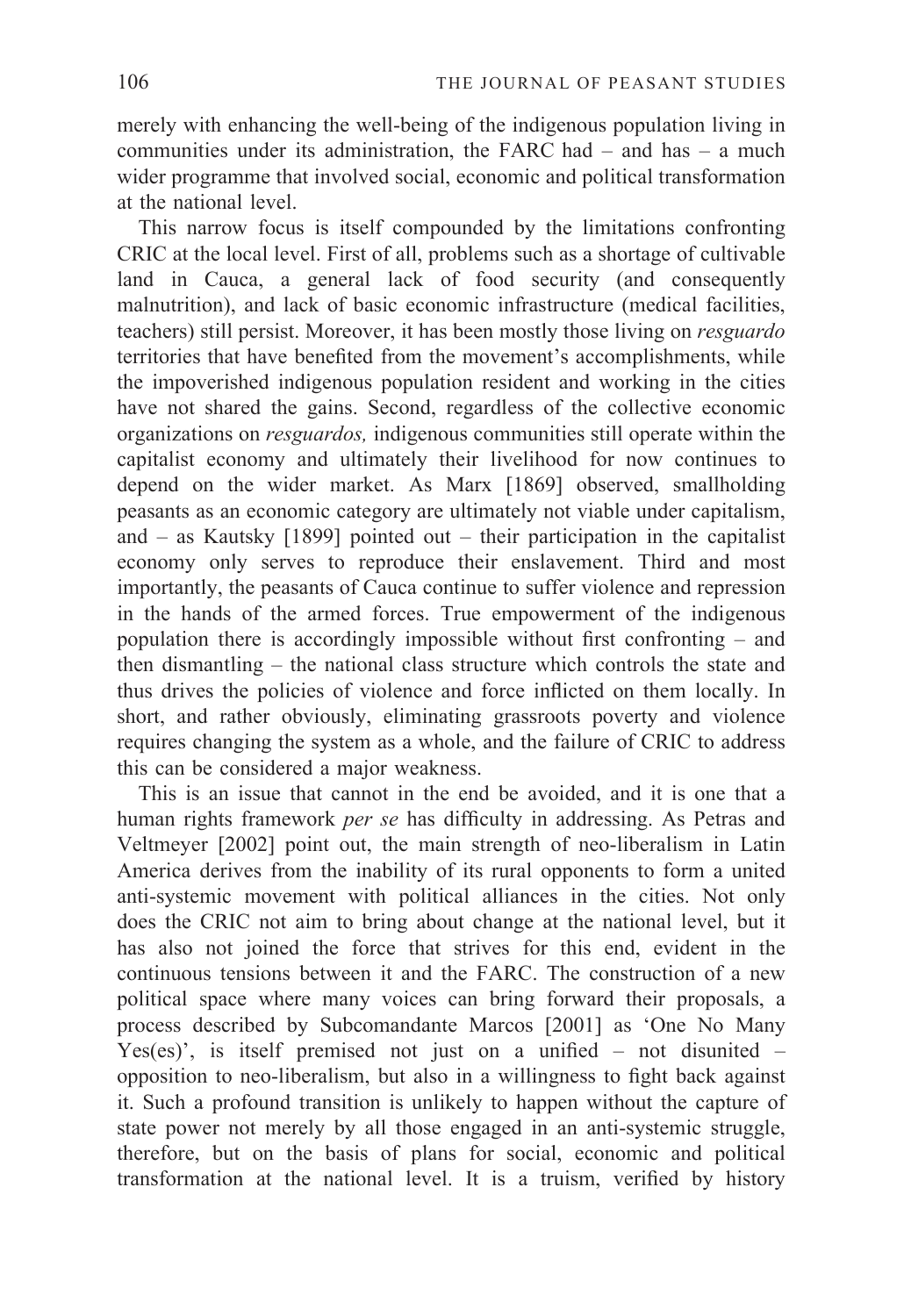everywhere, that this kind of transformation is rarely – if ever – either piecemeal ( $=$  local in scope) or peaceful ( $=$  passive in form).<sup>49</sup>

# ACRONYMS

| <b>ANNCOL</b>   | New Colombia News Agency                                         |
|-----------------|------------------------------------------------------------------|
| <b>ANTHOC</b>   | National Association of Colombian Hospital Workers               |
| <b>ANUC</b>     | National Association of Peasants                                 |
| <b>ASFADDES</b> | Association of Family Members of the Detained and Disappeared    |
| <b>AUC</b>      | Self-Defence Forces of Colombia                                  |
| <b>CINEP</b>    | Centre for Research and Popular Education                        |
| <b>CODHES</b>   | Human Rights and Displacement Consultancy                        |
| <b>CONAIE</b>   | Confederation of Indigenous Nationalities of Ecuador             |
| <b>CRIC</b>     | Indigenous Regional Council of Cauca                             |
| <b>CUT</b>      | Colombia Federation of Labour                                    |
| <b>ELN</b>      | National Liberation Army                                         |
| EZLN            | Zapatista Army of National Liberation                            |
| FARC            | Revolutionary Armed Forces of Colombia                           |
| <b>FTAA</b>     | Free Trade Area of the Americas                                  |
| <b>ICFTU</b>    | International Confederation of Free Trade Unionists              |
| <b>ICHRDD</b>   | International Centre for Human Rights and Democratic Development |
| <b>IDRC</b>     | International Development Research Centre                        |
| <b>INCORA</b>   | Colombian Institute of Agrarian Reform                           |
| <b>MNC</b>      | Multinational Corporation                                        |
| <b>OFP</b>      | Popular Women's Organization                                     |
| ONIC            | National Indigenous Organization of Colombia                     |
| UN              | <b>United Nations</b>                                            |
| <b>UNESCO</b>   | United Nations Educational Scientific and Cultural               |
|                 | Organization                                                     |
| USO <sub></sub> | Union of Oil Workers                                             |
| <b>WNU</b>      | Weekly News Update on the Americas                               |
|                 |                                                                  |

#### GLOSSARY

| baldio    | untilled land which may be cultivated by anyone, the cultivator       |
|-----------|-----------------------------------------------------------------------|
|           | acquiring a right to it (prior to 1970s)                              |
| cabildo   | indigenous council which can be considered as the representative body |
|           | of all the domestic units within the <i>resguardo</i>                 |
| communero | a member of an indigenous community                                   |
| ejido     | land owned communally by indigenous groups in Mexico, now             |
|           | privatized by Article 27 of the Mexican Constitution with the         |
|           | implementation of NAFTA in January, 1994                              |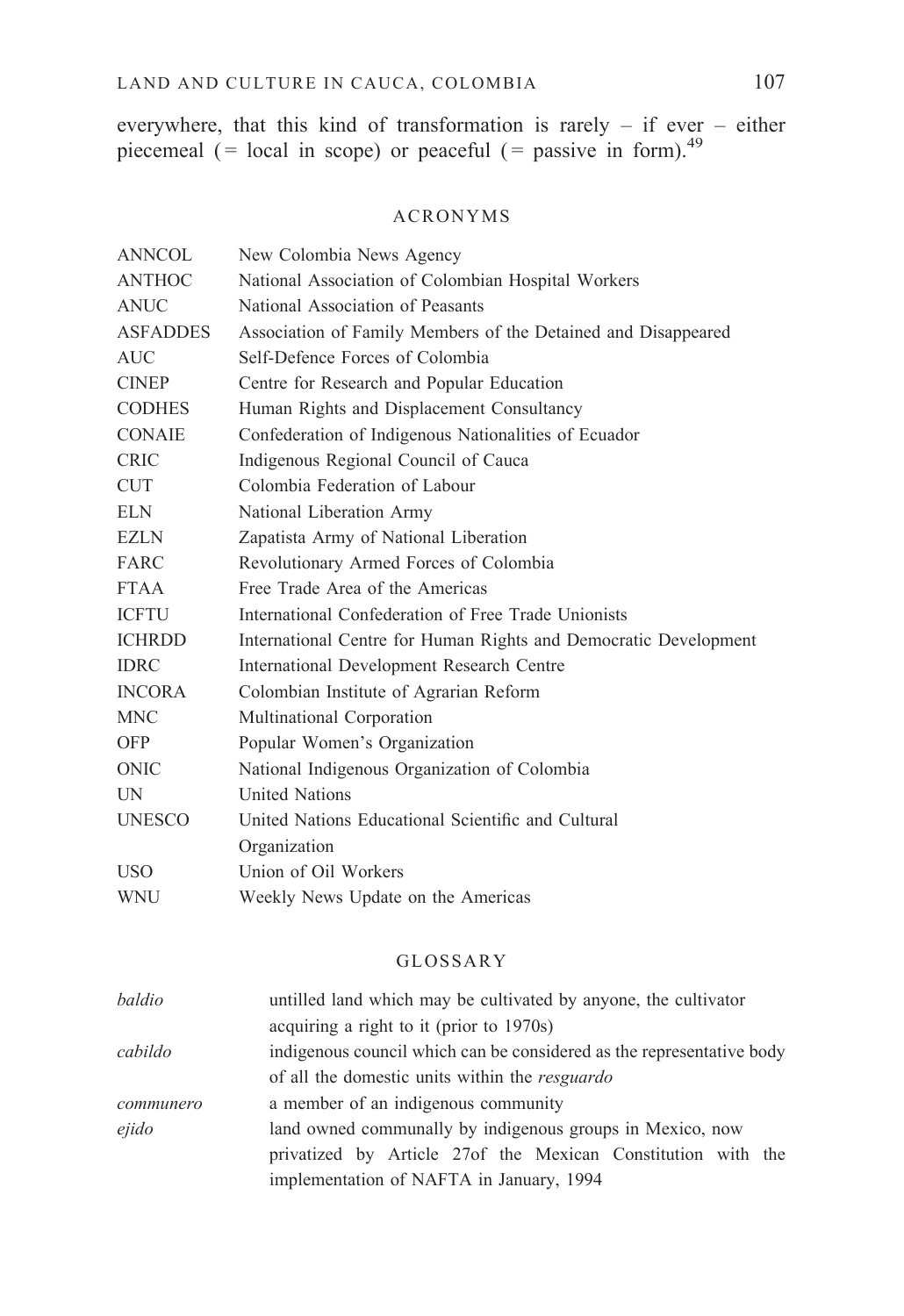| 108               | THE JOURNAL OF PEASANT STUDIES                                                                                                                                                                                              |
|-------------------|-----------------------------------------------------------------------------------------------------------------------------------------------------------------------------------------------------------------------------|
| encomienda        | a system introduced by the Spanish colonizers by which the Crown<br>had given certain Spaniards the privilege to receive labour services<br>(which entailed forced labour) and other tribute from indigenous<br>communities |
| hacienda          | a large estate which contains subsistence and commercial agriculture<br>(origin can be traced back to the 1600s)                                                                                                            |
| indios racionales | literally translated as 'rational indians'; used in the indigenous<br>communities in Tierradentro to refer to those members of the<br>community who have capitalist aspirations                                             |
| minga             | an institution of communal work found on <i>resguardos</i> , which involves<br>relatives, friends and neighbours working together                                                                                           |
| minifundio        | land which is of poor quality, badly situated, and/or too small to<br>occupy the owner fully or to provide sufficient income to meet the<br>family's needs                                                                  |
| resguardo         | a territory owned collectively by indigenous communities on which<br>communal as well as individual forms of ownership are currently<br>present                                                                             |
| terraje           | labour-rent paid to landowners by tenants                                                                                                                                                                                   |
| vuelta mano       | an institution of communal work found on <i>resguardos</i> , which as the<br><i>minga</i> , involves a form of community cooperation                                                                                        |

#### NOTES

- 1 Neo-liberalism seeks to abolish any remaining barriers to the ability of capital both to have access to material resources (including, importantly, land and labour-power) and to commodify them all in market exchanges. According to Halebsky and Harris [1995], the shift to a policy combination of trade liberalization, privatization, and deregulation began in the late 1970s in response to the increasing debts faced by Third World countries, and the pressure to pay them. Trade liberalization refers to free trade or the removal of any trade barriers, such as tariffs and quotas. Privatization requires the sale of public enterprises and assets to private owners. Deregulation constitutes the removal of government restrictions and interventions on capital to allow market forces to act as a 'self-regulating' mechanism. This process takes the now-familiar form of labour-market and/or financial deregulation [Weaver, 2000].
- 2 Throughout the 1990s, and in the context of democratically elected regimes, neo-liberal restructuring in countries such as Ecuador and Mexico has been accompanied by an intensification of repression, violence and militarization, which although not yet on the same scale as that effected in Colombia, are  $-$  it is argued here  $-$  politically essential components where the imposition and reproduction of such an economic project is concerned. As in the time of the military dictatorships, the main object under these civilian democratic regimes continues to be the 'elimination of the internal enemy'. Billions of dollars have been devoted to 'counterinsurgency operations' which Chomsky [2003] describes as a term used by states to justify state-sponsored terrorism ('The Internal Security Doctrine with its seemingly unquestionable legitimacy, serves as the ideological support required to convince the public that the bloodshed, abductions, torture, rapes, forced displacements. . .are inevitable and even necessary.')
- 3 Marxists have long argued that the search for let alone the discovery and enforcement of a benign moral code informing the accumulation process is a chimera, and that consequently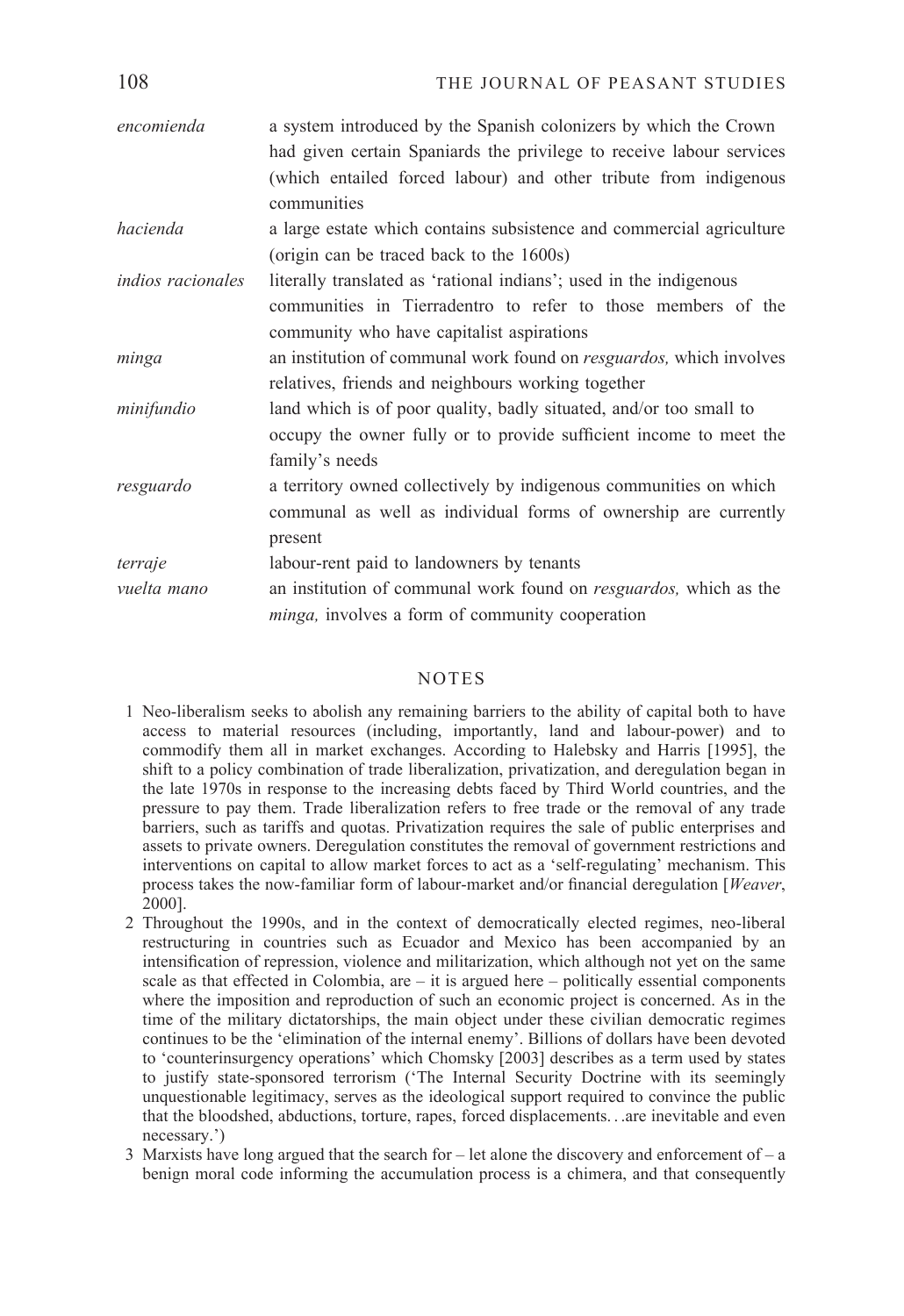mobilization against capitalism by workers at the rural grassroots should be based on their class identity and interests. For non-Marxist attempts either to identify a non-selfserving moral code informing capitalism, or to elaborate the possibility of such a connection based on human rights, see Moore [1998: 1–53], Ignatieff [2003] and Owen [2003].

- 4 This is not to say that enormous difficulties exist with certain aspects of 'human rights' law. For example, who is to enforce this (not, surely, the state breaking its own undertakings in this regard), and how (as the travails of UN 'peace-keeping' underline)? The only successful instance of human rights law thus far is the case of the European Union, where it overrides the attempt by individual nation states to legislate unproblematically in the interests of their own ruling classes.
- 5 For a similar process in Brazil under Lula, see Petras and Veltmeyer [2003].
- 6 For example, on 30 January 2004 the Colombian government adopted a resolution where through the liquidation of large public companies it plans to eliminate around 40,000 jobs in the next four years.
- 7 For a similar process of 'depeasantization' in Peru and Chile, see the contributions by Crabtree and Murray to the collection edited by Brass [2003].
- 8 As will be made clear below, the issue of who is or is not a 'terrorist', and why, has become politically central after 2001, as the post-9/11 climate of fear has facilitated the labelling of radical political opposition of all kinds as 'terrors', and thus ipso facto illegitimate and meriting repression. In this climate, governments from Putin in Russia and Sharon in Israel have invoked the discourse about 'war on terror' to justify what are in effect campaigns of State terror aimed at neighbouring populations (Chechens, Palestinians). The waging of such conflict has been characterized by the familiar actions and discourse of 'disappearances', 'encounters', etc.
- 9 There has been an increase in forced displacements as well. According to the Human Rights and Displacement Consultancy (CODHES), in 2002 some 412,553 people were forcibly displaced. This figure represents a 20% increase over the previous year [Leech, 2004].
- 10 The following are just some examples of the thousands of cases of human rights violations. On 26 November 2002 Cristobal Hinestroza Paz, a member of the Afro-Colombian community of Jiguamiando, was abducted by paramilitaries. He was then found murdered and decapitated. On 10 January 2003 agents from the Colombian Administrative Security Department and the Attorney General's office raided the Unitary Workers Federation offices in Cali [Interchurch Commission of Justice and Peace, 2002]. On 16 October 2003 the human rights worker Esperanza Amaris Miranda, who had been threatened for her community work, was dragged from her home in Barrancabermeja by paramilitaries and five minutes later was shot and killed in front of a school. Although the authorities had been informed of previous threats, they failed to protect her from this attack [Vivanco, 2003]. According to a report produced by ICTUR [2004], from 3 December to 17 December 2003 four individuals – members of various unions – were murdered by paramilitaries. On 28 January 2004 members of the paramilitary abducted and tortured human rights activist and journalist Ines Peña, member of the Popular Women's Organization (OFP) in Barrancabermeja [Colombia Week, 2004]. On 18 April 2004 paramilitaries raided an indigenous community in the Department of La Guajira where they killed 12 people, kidnapped 30, raped young girls, interrogated children by using torture, murdered children and elders, and destroyed the community's cemetery [WNU, 2004]. The anti-privatization activism of the National Association of Colombian Hospital Workers (ANTHOC) has also been a target of state-directed and paramilitary violence. Since 1998, 300 ANTHOC members have been displaced from their homes, 30 unjustly imprisoned, 15 'disappeared', and 84 murdered [*Colombia Week*, 2003]. Furthermore, according to the Colombian labour federation CUT (Central Unitaria de Trabajadores de Colombia), between 28 March and 14 April 2004 five individuals from various teachers unions were killed. In addition, thousands of peasants have been massacred because of an alleged connection to guerrillas. Union leaders say the growing number of arrests, abductions and killings of unionists and peasants, are part of a plan by the government of Uribe to destroy the labour movement and all opposition to his authoritarian neo-liberal policies [Interchurch Commission of Justice and Peace, 2002].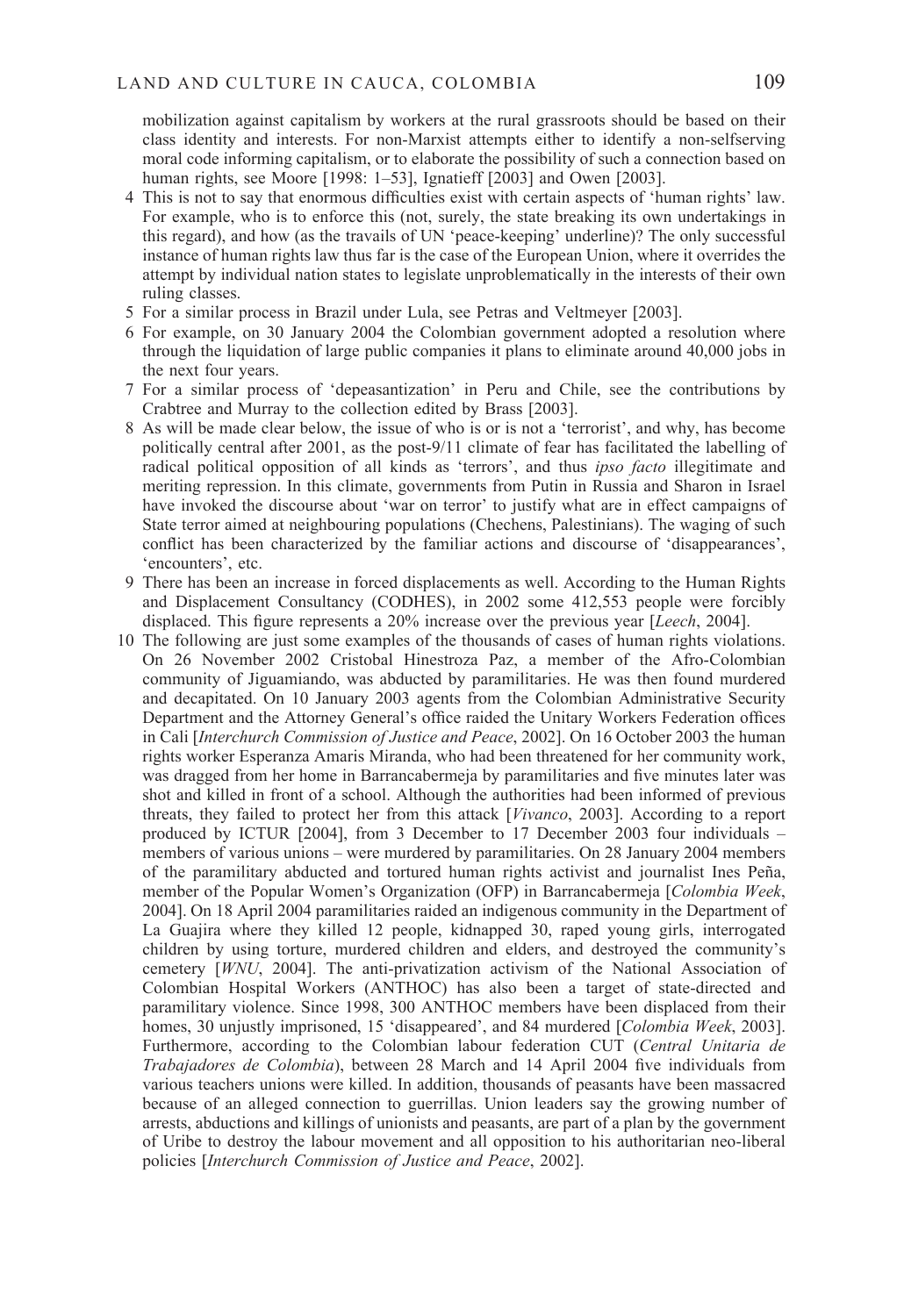- 11 For example, on 6 May 2003 the leader of AUC declared all leaders of the oil workers union (USO) and their children to be military targets [ICTUR, 2003].
- 12 The proportion of political crimes in Colombia that remain unsolved is a staggering but unsurprising  $-98\%$  [ICHRDD, 2001].
- 13 The involvement of the US government and US-based corporations in Colombia (as well as in most other Latin American countries) has contributed to the violence of the past, and continues to underwrite current repressive activity. Following September 11, 2001, Bush allocated US\$93 million of 'counter-revolutionary' aid to Colombia. Despite the fact that the Colombian Armed Forces have one of the worst human rights record in the world and the government has not yet implemented any of the 27 recommendations made by UN, early in 2004 the US Secretary of State Colin Powell nevertheless asserted that Colombia had complied with human rights ordinances, and released an additional US\$34 million in aid to its armed forces. US and Colombian intelligence personnel and security troops involved in counternarcotics/counterinsurgency operations operate at military bases equipped with radar installations at San Jose del Guaviare, Marandua, Leticia, Riohacha, San Andres Island, Miraflores, Ariquita, Santa Marta and Puerto Asis. Even though the last five bases officially belong to the Colombian military, they are used by US personnel for the same purposes as the rest  $[Castro, 2002]$ . The latest plan announced in May 2004 – Plan Patriota – is a joint initiative put forward by the Colombian and US government that will consist of massive military offensive, including the deployment of 15,000 troops into the FARC stronghold.
- 14 For more information on agrarian struggles and the emergence of the major guerrilla movements in Colombia, see Gott [1970], Gilhodès [1970] and Hobsbawm [1976].
- 15 For more on the armed conflict in Colombia, the FARC and the paramilitaries, see Richani [2002].
- 16 The major problems confronting the indigenous population of Colombia [ICHRDD, 2001; Saavedra, 2003] include the following: (1) the extraction of natural resources, leading to environmental damage, negative impacts on health, violation of territorial rights, and displacement; (2) draft agrarian reform legislation, which undermines indigenous claims to particular areas, since any attempts by community members to purchase land would be subject to the approval of national business plans regarding production; (3) Plan Colombia, which not only entails the provision by the US of military aid to the Colombian armed forces, but guarantees private sector control over natural resources, even if this means the forcible removal of the existing population from certain areas of the countryside so as to allow unrestricted access to multinational corporations; (4) the new mining code, which permits international capital to enter indigenous territory containing mineral deposits; and (5) aerial fumigation aimed at eradicating 'illegal' crops (coca), but which results in destroying food crops, contaminating water supply, and poisoning livestock and peasants. In March 2004, UN officials expressed concern for many indigenous rural communities that have been targeted for displacement and worse. 'If no emergency humanitarian action is taken, they run the risk of disappearance', stated the UN representative for indigenous rights [Hunt, 2004].
- 17 Colombia is divided into 32 administrative units called 'departments' and one capital district. The Province of Cauca was created in 1835 out of the Cauca Valley land that had been part of the Province of Popayan. In 1851 the Department of Cauca was created incorporating the lands of Choco, Buenaventura, Popayan and Cauca provinces. Just before the 1912 population census the Department of Cauca was split into the Department of Valle del Cauca, Department of Choco and Department of Cauca. Because of these territorial boundary shifts it is impossible to provide accurate demographic statistics for the 1700–1900s on what is today known as the Department of Cauca. However, from the existing evidence it is possible to conclude that between 1843 and 1864 the population of the southwest region as a whole grew at an average annual rate of 2.1%, just slightly above the national average of 1.9%. Between 1870 and 1905, the growth rate of this region dropped to 0.7%, thus below the national average of 1.5% [Reinhardt, 1988].
- 18 Between 1575 and the 1600s, indigenous workers were employed in the mines alongside African slaves [Rout, 1976: 236ff.]. When the use of an indigenous workforce was prohibited in the early 1700s, a division of labour developed whereby the native population was engaged in the production of food for the African slaves who composed the mining workforce.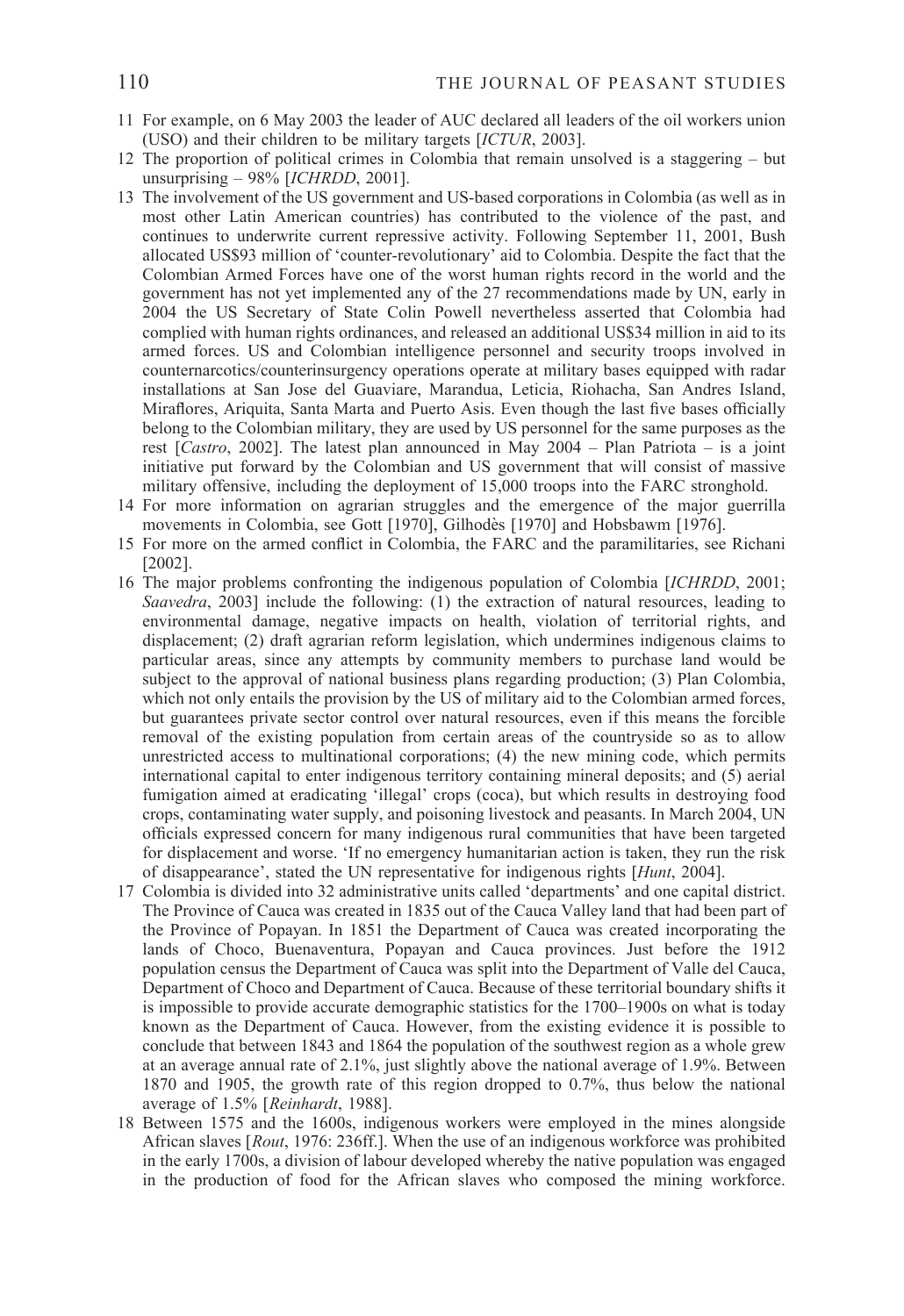Although slavery was abolished in 1852, coercive and semi-coercive labour systems remained in place.

- 19 These rights over the territory to which each indigenous community was entitled were not absolute, since the lands were ultimately the property of the Crown [Safford and Palacios, 2002].
- 20 In 1810 the first republican government in Bogota called for the division of the resguardos based on the claim that as long as indigenous peasants held their land in common and were not permitted to sell it, they could not participate in the free market and thus constrained the development of the national economy [Ortiz, 1973].
- 21 The indigenous population did not universally oppose the dissolution of *resguardos*. For example, the leader of the community of La Montaña participated in the petitioning process in 1857. Nevertheless, 'For every document in which indigenous appeared to favour privatization, other documents showed indigenous leaders forcefully defending the integrity of their resguardos' [Appelbaum, 2003: 80].
- 22 It should be noted that these amounts varied throughout the region.
- 23 Although Antioqueño migration into northern Cauca had started in the 1700s, it was only in the 1840s that this pattern became pronounced. At this conjuncture Antioquenos began to receive the support of intermediaries with legal expertise and political connections, assistance that enabled them to gain official recognition for their settlements on public lands or territories belonging to indigenous communities. Local authorities identified such migrants as 'deserving' settlers who should replace the 'Indians'.
- 24 According to Ortiz [1973], individuals in the Tierradentro who had a considerable amount of wealth were known as '*indios racionales*' (= 'modern Indians'). Their interests ran counter to those of the community, in that they supported the idea of subdividing any remaining communal land. The elimination of the *resguardo* would enable them to have freehold titles to their property, increase their holdings, and also permit mortgaging. These individuals not only sublet to tenants (mostly the landless) but also enjoyed a position of prestige and influence, among white society as well as the indigenous community.
- 25 A study of a couple of Paez communities in the Tierradentro region of Cauca conducted by Ortiz [1973] in 1960–61 indicates that the *cabildos* did not interfere in the cases of indigenous landowners who controlled large areas of land. Cabildo elections were not free from the interference of government officials on behalf of landlords. It was common for officers elected by the indigenous communities not to be recognized as legitimate and to be replaced by government-appointed ones [CINEP, 1978].
- 26 One way in which the proletarianization of indigenous peasants occurred was when a piece of resguardo land occupied by an indigenous family was declared *baldio* (meaning untilled land which may be cultivated by anyone, the cultivator acquiring a right to it). By declaring it baldio, the land was automatically available for sale on the market, it was bought by white settlers, and the indigenous people living on it were transformed into full-time tenants [Ortiz, 1973].
- 27 See Hobsbawm [1967] for the political impact within Colombia of rural outmigration.
- 28 The livelihoods of many small-scale primary producers in Colombia and the rest of Latin America continues to be endangered by the extremely low prices at which intermediaries/ middlemen buy their products. In the case of coffee, for example, in recent years the amount paid is lower than the production cost. For more on this issue in Mexico and Central America see Capdevila [2002] and Vargas [2002].
- 29 The programme included the following points [CINEP, 1978]: the recovery and extension of lands belonging to the *resguardos*; the strengthening the *cabildos*; the abolition of labour-rent payments; the implementation of local-level indigenous law; the defence of indigenous cultural practices (history, language, customs, institutions), and their incorporation into the existing educational curriculum.
- 30 Exponents of *basismo* include Lehmann [1990; 1997].
- 31 To understand better the potential impact of church-peasant relations on indigenous agency, it is worth looking at Bonilla's [1972] account of the conflict between Capuchin missionaries in rural Colombia and the Inga and Sibundoy indigenous population. In the course of about 30 years, the former managed successfully to consolidate their domination through the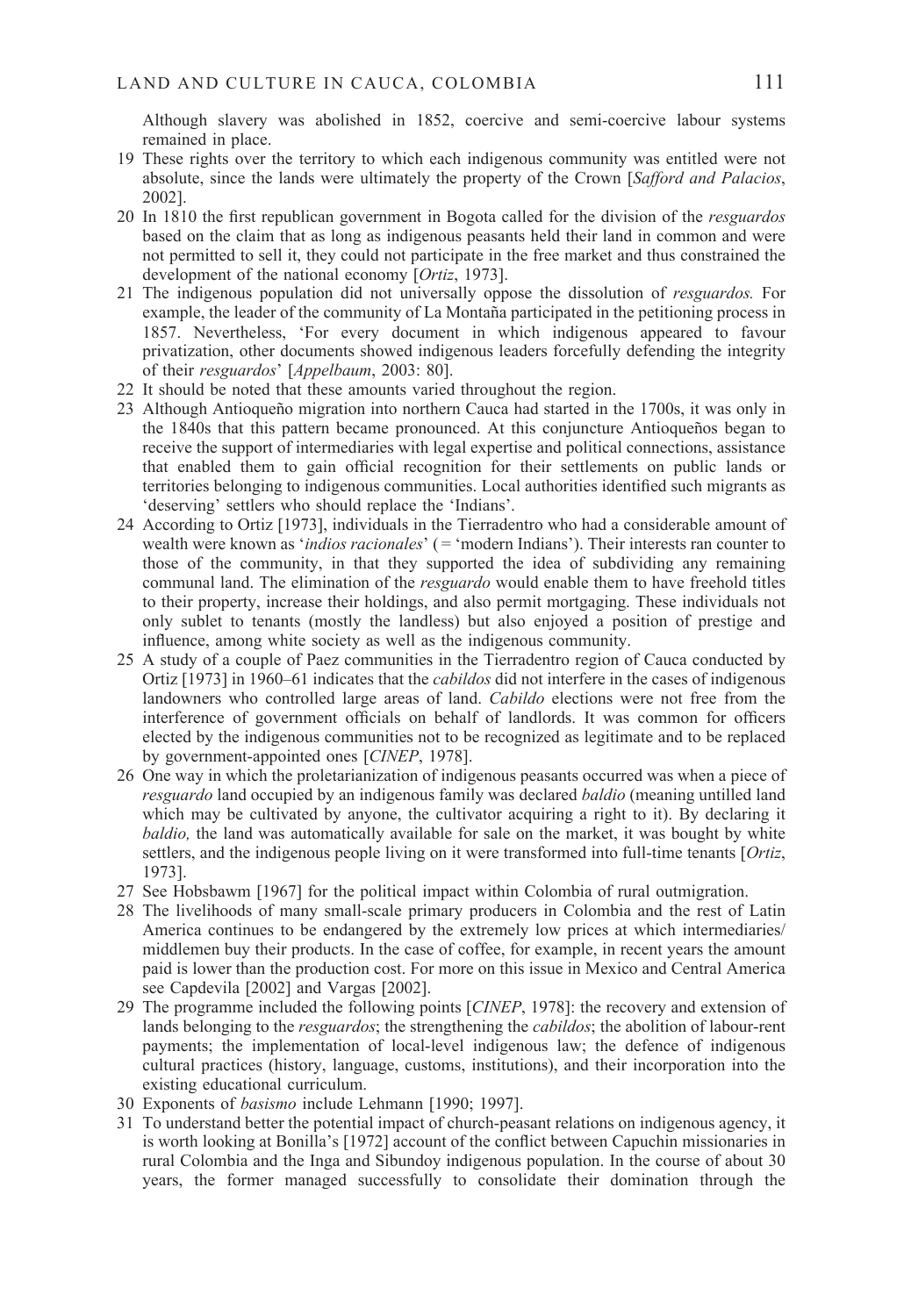appropriation of land and surplus labour belonging to the latter. An unconditional obedience to God was demanded of the population in order to deprive them of access to economic resources and force them to work on haciendas without any remuneration. It was these kinds of conditions that radicalized some priests in Colombia, the prime example being Father Camilo Torres who joined the guerrillas and was murdered by the military in 1966 [Gerassi, 1973]. His view informed the liberation theology, the emphasis of which was on the achievement of temporal justice in areas such as national politics, income redistribution and land reform, as a precursor of religious faith. Torres insisted that celestial harmony was itself conditional on earthly well-being which meant that salvation of the souls of the rural poor would in all cases have to be preceded by the salvation of their bodies. However, the conservative theology, such as that propagated by the Capuchins, has not disappeared in Colombia and the rest of Latin America. For example, it has gained dominance once again in Brazil, where liberation theology previously played an important role in the struggles of the rural poor. As a result, church-sponsored grassroots organizations have been demobilized and the focus has been shifted to a struggle about religion and no longer about social inequalities [Burdick, 1993; Hewitt, 1998; Sousa Martins, 2002].

- 32 For similar features present in the structure and organization of the Zapatista movement, see www.fzln.org.
- 33 On these points, see Berglund [1982] and CINEP [1978].
- 34 Many of the activities undertaken by the CRIC also involved educational work, in the form of neighbourhood meetings and study groups. The goal of these activities, according to the CRIC, was consciousness raising among communities – comprehending more clearly the sources of oppression, the causes and goals of the struggle, and the role of the indigenous people in the revolutionary process. In addition to such events, information was also broadcast by means of the CRIC's newspaper Indigenous Unity (Unidad Indigena). The CRIC also organized courses to spread knowledge about healthcare (where traditional and modern medicine are integrated), nutrition and literacy.
- 35 The purpose of the Colombian Institute of Agrarian Reform (INCORA) was to participate in the implementation of the Agrarian Social Reform Law approved in 1961, the key objectives of which included: land redistribution, reconstruction of the peasantry in minifundio areas, technical assistance, and marketing programmes. It envisaged giving land titles to 54,000 families up till 1967, while the total number of landless was 400,000, increasing by 10% annually. Land redistribution projects were started only in areas that had been affected by the civil war (the period 1948–57 known as 'La Violencia') and thus had a high potential for conflict over land. Zamosc [1986: 36] argues that INCORA 'was acting more as a fire-fighter than as an active agent in the general abolition of latifundia'.
- 36 It is important not to idealize this kind of work arrangement. Although these practices may be seen by some as serving to enhance solidarity within the community, research from other parts of Latin America – as well as by Ortiz [1973] in the tierradentro region of Cauca itself – point out that these arrangements can often involve an exchange not of personal labour-power by smallholding peasants but rather of the labour-power of landless workers by better-off cultivators who do not themselves engage in manual work.
- 37 President Lleras Restrepo created ANUC in 1967 by Presidential decree as an instrument of a state-conducted project that would enable peasants to participate in the provision of state agricultural services and in the implementation of agrarian reform. For more on the rural struggles waged by ANUC during the 1970s, see Zamosc [1986].
- 38 At first glance there appear to be two possible explanations for this. One is the lack of understanding on behalf of ANUC's Executive Committee of the specific concerns of the indigenous in Cauca (as stated by the CRIC). The second may be CRIC's perception of ANUC, in the words of Zamosc [1986: 51], as 'an agrarian project of bourgeois reformism'. According to this author, the Restrepo Administration recognized the need of an organization that would promote the interests of the peasantry as a class, which was in accordance with the US Alliance for Progress policy. On the other hand, the government was not willing to allow such an organization to be based upon complete autonomy, since it would be difficult for the dominant classes to control it. Nevertheless, in 1971 ANUC created a new platform that proclaimed its ideological, political and organizational autonomy vis- $\dot{a}$ -vis the state and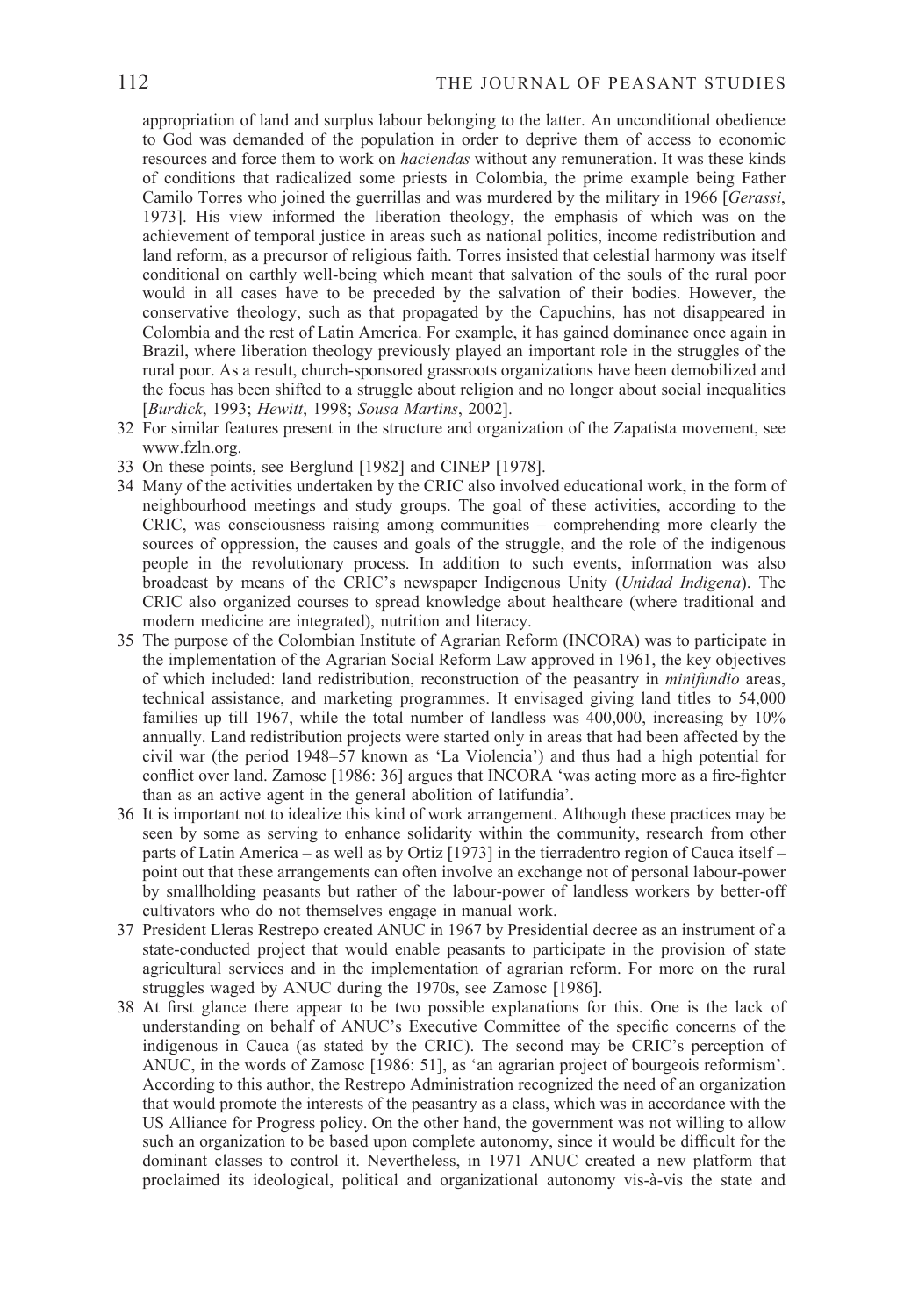traditional political parties and in many parts of the country it had strong radical leadership highly representative of the real needs of peasants. Yet, the CRIC continued to maintain a distance between itself and ANUC.

- 39 Evidence for the presence of such division is difficult to miss. Hence not only does private landownership exist currently on *resguardos* but it has done so since the nineteenth century, a situation that is in many ways similar to the Mexican *ejidal* system. In fact, the latter is a parallel case to the resguardo system in Colombia. What is ostensibly a non-differentiated and traditional system of community landholding in Mexico has over time become divided between those who have property titles and in many cases no longer work the land personally, and those who are landless and are consequently employed on privately-owned ejidal land as hired workers.
- 40 The experience of other countries, such as Peru during the 1960s, illustrates that demands for the abolition of labour-rent have been made generally by wealthier peasants where it had been a common practice for the latter to send landless sub-tenants or migrant labourers to work for the landlord on their behalf. The fulfilment of the demand for an end to the labour-rent payment, has enabled these better-off peasants to increase capital accumulation on what became their own holdings.
- 41 During the first ten years of the existence of the CRIC, 40 leaders were murdered and 60 were imprisoned and tortured, and by 2001, the number of those murdered had risen to 515.
- 42 One outcome has been that false accusations of insurgency and collaboration with the guerrillas against entire communities have been used to silence their demands and justify actions aimed at preventing the realization of indigenous autonomy.
- 43 There is a vast body of literature on the impacts of neo-liberal economic restructuring on Latin America which includes Bello, Cunningham, and Rau [1994], Green [1995], Halebsky and Harris [1995], Veltmeyer [1997], Close [1999], Castro [1999], Weaver [2000], North and Cameron [2003], and Robinson [2003]
- 44 Galtung's [1996] 'structural violence' is useful in understanding the link between neo-liberal policies (with their disastrous economic consequences for the working majority) and the absence of peace. It is a term used to describe any constraint on human potential due to economic and political structures. While direct violence is about inflicting traumas on the body, structural violence operates through needs deprivation. It can often manifest itself in poverty and exploitation. Galtung argues that structural violence often leads to direct violence, the aim of which is to maintain the oppressive structure. Therefore, in the absence of conditions under which everyone's basic human needs are adequately met, structural and direct violence would always prevail, eliminating the possibility for peace.
- 45 For more on the links between state-sanctioned violence, repression, militarization and economic liberalization, see Robinson [1996], Kirk and Okazawa-Rey [2000], Aiyer [2001], Chomsky [2003], and Petras [2002, 2004]. Not the least of the ironies is that the rhetoric of neo-liberalism preaches freedom of 'choice', and when those such as the indigenous communities of Cauca exercise this, the state then proceeds violently to oppose this very process  $($  = the exercise of freedom of choice).
- 46 For a critique of the post-modernist approach to the study of Latin American rural movements, see Velmeyer and Petras [2000] and Brass [2003]. For a comparison between current rural movements in Latin America and older ones, see Petras [1997].
- 47 On new social movements theory generally, see Hellman [1995] and Oommen [2004], and for a critique see Barry [1992].
- 48 A similar situation, where the struggle of one group/nation vis-a`-vis a larger hierarchy of power overshadows inequalities or contradictions that are internal to the group/nation, is found in Brazil with respect to Lula's position on agriculture in the FTAA negotiations (on which see Petras and Veltmeyer [2003]). Brazil has been pressuring developed countries to remove their agricultural subsidies in order to ensure fair competition. However, it is necessary to consider that such concessions on behalf of northern countries would benefit only the agribusiness sector of Brazil, and thus would avoid the issue of rural inequality and the concerns of small-scale farmers and landless workers.
- 49 It was not Gandhi's campaign of passive resistance which hastened the end of British colonial rule in India but rather the combined effect of far from passive struggles (among them the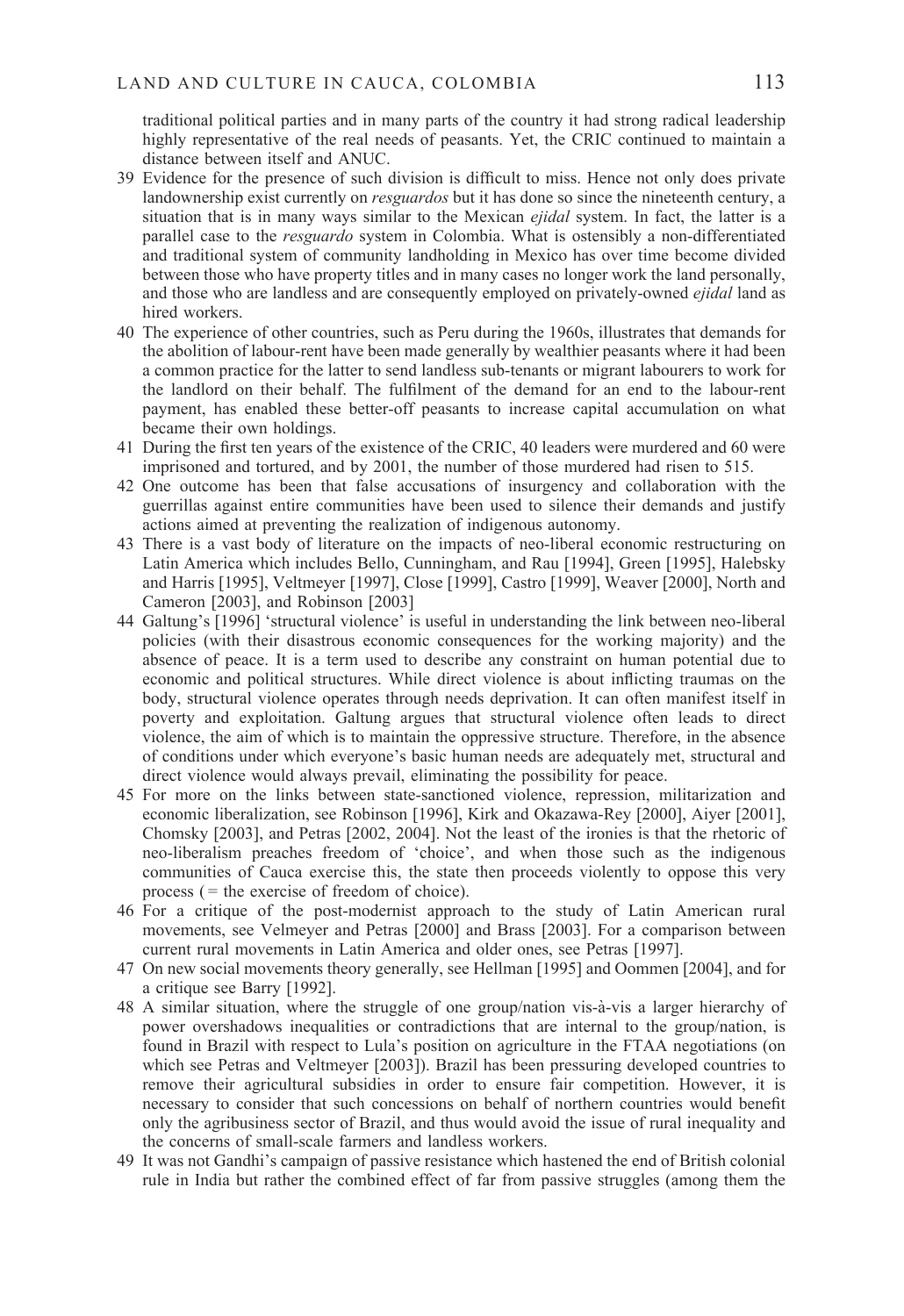Tebhaga and the Telengana peasant movements, the 1946 Indian naval revolt, and the impact on Indian domestic opinion of the 1943 Bengal famine).

#### REFERENCES

- Aiyer, A., 2001, 'Hemispheric Solutions? Neo-liberal Crisis, Criminality and ''Democracy'' in the Americas', Urban Anthropology and Studies of Cultural Systems and World Economic Development, Summer-Fall.
- ANNCOL (Agencia de Noticias Nueva Colombia), 2004, 'Silencing the Opposition in Colombia', 5 March, accessed at: www.anncol.org.
- Appelbaum, N.P., 2003, Muddied Waters: Race, Region, and Local History in Colombia, 1846– 1948, Durham: Duke University Press.
- Barraclough, S. (ed.), 1973, Agrarian Structure in Latin America, Lexington, MA: D.C. Heath.
- Barry, A., 1992, 'Post-Marxism and the New Social Movements', in W.K. Carroll (ed.), Organizing Dissent: Contemporary Social Movements in Theory and Practice, Toronto: Garamond Press.
- Bello, W., S. Cunningham and B. Rau, 1994, Dark Victory: The United States, Structural Adjustment and Global Poverty, London: Pluto Press.
- Berglund, S., 1982, Resisting Poverty Perspectives on Participation and Social Development: The Case of CRIC and the Eastern Rural Region of Cauca in Colombia, Umea (Sweden): University of Umea.
- Bonilla, V.D., 1972, Servants of God or Masters of Men? The Story of a Capuchin Mission in Amazonia, London: Penguin.
- Brass, T. (ed.), 2003, *Latin American Peasants*, London and Portland, OR: Frank Cass.
- Capdevila, G., 2002, 'Coffee Crisis: the Starving Children of El Salvador', accessed at: www.globalinfo.org.
- Castro, F., 1999, Capitalismo Actual: Neo-liberalismo y Globalizacion. La Habana: Editorial Pueblo y Educacion.
- Castro, A., 2002, July 29, 'US Military Bases in Colombia', accessed at: www.anncol.com.
- CINEP (Centro de Investigacion y Education Popular), 1978, Consejo Regional Indigena del Cauca-CRIC: Diez Anos de Lucha, Historia y Documentos, Colombia: Editora Guadalupe Ltda.
- Chomsky, N., 2003, Hegemony or Survival, New York: Metropolitan Books.
- Close, D., 1999, Nicaragua: The Chamorro Years, Boulder: Lynne Rienner.
- Colombia Week, 2003, 24 Nov., accessed at: www.colombiaweek.org.
- Colombia Week, 2004, 9 Feb., accessed at: www.colombiaweek.org.
- CRIC, 2003, Letter of the Indigenous Regional Council of Cauca (CRIC) to President Uribe: A Testimony of the Dignity and Wisdom of Our Elder Brothers, 15 Dec.
- CUT (Central Unitaria de Trabajadores de Colombia), accessed at: www.org.co.
- EZLN (Zapatista Army of National Liberation), 1998, Zapatista Encuentro: Documents from the First Intercontinental Encounter for Humanity and Against Neo-liberalism, New York: Seven Stories Press.
- Feder, E., 1972, Violencia y despojo del campesino: el latifundismo en América Latina, México, DF: siglo veintiuno editores, s.a.
- Fernandez, A.C., 2003, 'Colombia's New Age of Terror: Uribe Attacks Human Rights Groups as Supporters of Terrorism', Narco News Bulletin, Issue 31, 16 Oct.
- Ferrer, Y., 2002, 'Food Production at Risk, Warn Small Farmers', accessed at: www.globalinfo.org
- Furtado, C., 1976, *Economic Development of Latin America*. Cambridge: Cambridge University Press.
- Galtung, J., 1996, Peace by Peaceful Means, London: Sage.
- Gerassi, John (ed.), 1973, Camilo Torres Revolutionary Priest: His Complete Writings and Messages, London: Penguin.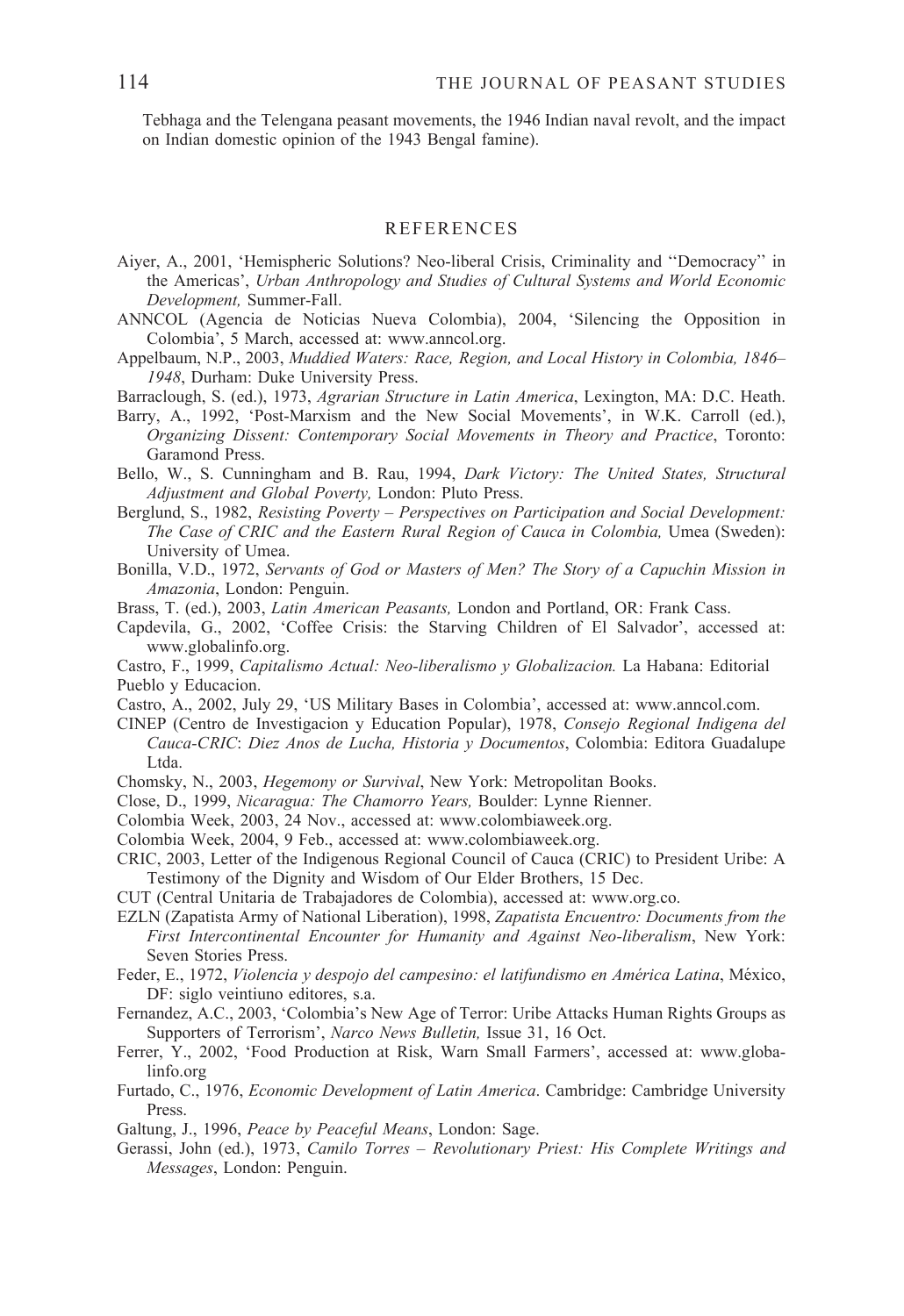- Gilhodes, P., 1970, 'Agrarian Struggles in Colombia', in R. Stavenhagen (ed.), Agrarian Problems and Peasant Movements in Latin America, New York: Doubleday.
- Giraldo, J., 1996, Colombia: The Genocidal Democracy, Monroe: Common Courage Press.
- Gott, R., 1970, Guerrilla Movements in Latin America, London: Nelson.
- Halebsky, S. and R.L. Harris (eds.), 1995, Capital, Power and Inequality in Latin America, Boulder: Westview Press.
- Hellman, J., 1995, 'Riddle of New Social Movements: Who They Are and What They Do', in S. Halebsky and R.L. Harris (eds.), Capital, Power, and Inequality in Latin America, Boulder, Col.: Westview Press.
- Hobsbawm, Eric J., 1967, 'Peasants and Rural Migrants in Politics', in C. Veliz (ed.), The Politics of Conformity in Latin America, Oxford: RIIA.
- Hobsbawm, Eric J., 1976, 'Peasant Movements in Colombia', in Commission Internationale d'Histoire des Movements Sociaux et des Structures Sociales (ed.), Les Mouvements Paysans dans le Monde Contemporain, Volume 3, Napoli: ISMOS.
- Holloway, J. and E. Pelaez, 1998, Zapatista! Reinventing Revolution in Mexico. London: Pluto Press.
- Hunt, S., 2004, 'UN Official: Indigenous Face Extinction', Colombia Week, 22 March, accessed at: www.colombiaweek.org.
- ICFTU (International Confederation of Free Trade Unionists), 2004, 10 Feb., accessed at: www.icftu.org.
- ICHRDD (International Centre for Human Rights and Democratic Development), 2001, Mission To Colombia to Investigate the Situation of Indigenous Peoples, Montreal: ICHRDD.
- ICTUR (The International Centre for Trade Union Rights), 2003, Bulletin 9, 9 June, accessed at: http://www.ictur.labournet.org/Colombia-bulletin9.htm.
- IDRC (International Development Research Centre), 1998, 'Cauca: the Region and the People', accessed at: http://www.idrc.ca:8080/library/document/059403/chap1\_e.html.
- Ignatieff, M., 2003, Human Rights as Politics and Idolatry, Princeton, NJ: Princeton University Press.
- Interchurch Commission of Justice and Peace, 2002, 'Member of Afro-Colombian Community Killed', 23 Dec., accessed at: www.rightsaction.org.
- Justice for Colombia, 2004, 27 Jan., accessed at: www.justiceforcolombia.org.
- Kautsky, K., 1988[1899], The Agrarian Question (2 Volumes), London: Zwan Publications.
- Kingstone, S., 2003, 'Human Rights Defenders at Risk', BBC, Nov.10, accessed at: http:// news.bbc.co.uk.
- Kirk, G. and M. Okazawa-Rey, 2000, 'Neo-liberalism, Militarism, and Armed Conflict', Social Justice, Vol.27, No.4.
- Laclau, E., 1990, New Reflections on Revolution of Our Time, London: Verso.
- Larsen, S.H., 2002, 'Uribe's Dictatorial Rule Suits Oil Companies', Znet Colombia, Oct.21, accessed at: http://zmag.org/content/print\_article.cfm?item(D = 2519&sectionID = 9.
- Leech, G., 2004, 'Record Numbers Disappeared in Colombia's Dirty War', The New Standard, Jan.19, accessed at: www.newstandardnews.net.

Lehmann, A.D., 1990, Democracy and Development in Latin America: Economics, Politics and Religion in the Post-War Period, Cambridge: Polity Press.

- Lehmann, A.D., 1997, Struggle for the Spirit: Religious Transformation and Popular Culture in Brazil and Latin America, Cambridge: Polity Press.
- Luxemburg, R., 1951, The Accumulation of Capital, New York: Monthly Review Press.
- Mandel, E., 1975, Late Capitalism, London: NLB.
- Marx, K., 1867/1976, Capital Volume 1, London: Penguin Books.
- Marx, K., 1869/1963, The Eighteenth Brumaire of Louis Bonaparte, New York: International Publishers.
- McGreevey, W.P., 1971, An Economic History of Colombia, 1845–1930, London: Cambridge University Press.
- Melucci, A., 1989, Nomads of the Present: Social Movements and Individual Needs in Contemporary Society, Philadelphia, PA: Temple University Press.
- Mondragon, H., 2002, 'Colombia: The Struggle against Uribe Begins', Znet Colombia, Sept.22, accessed at: http://www.zmag.rg/content/print\_article.cfm?itemID =  $2368$ &sectionID = 9.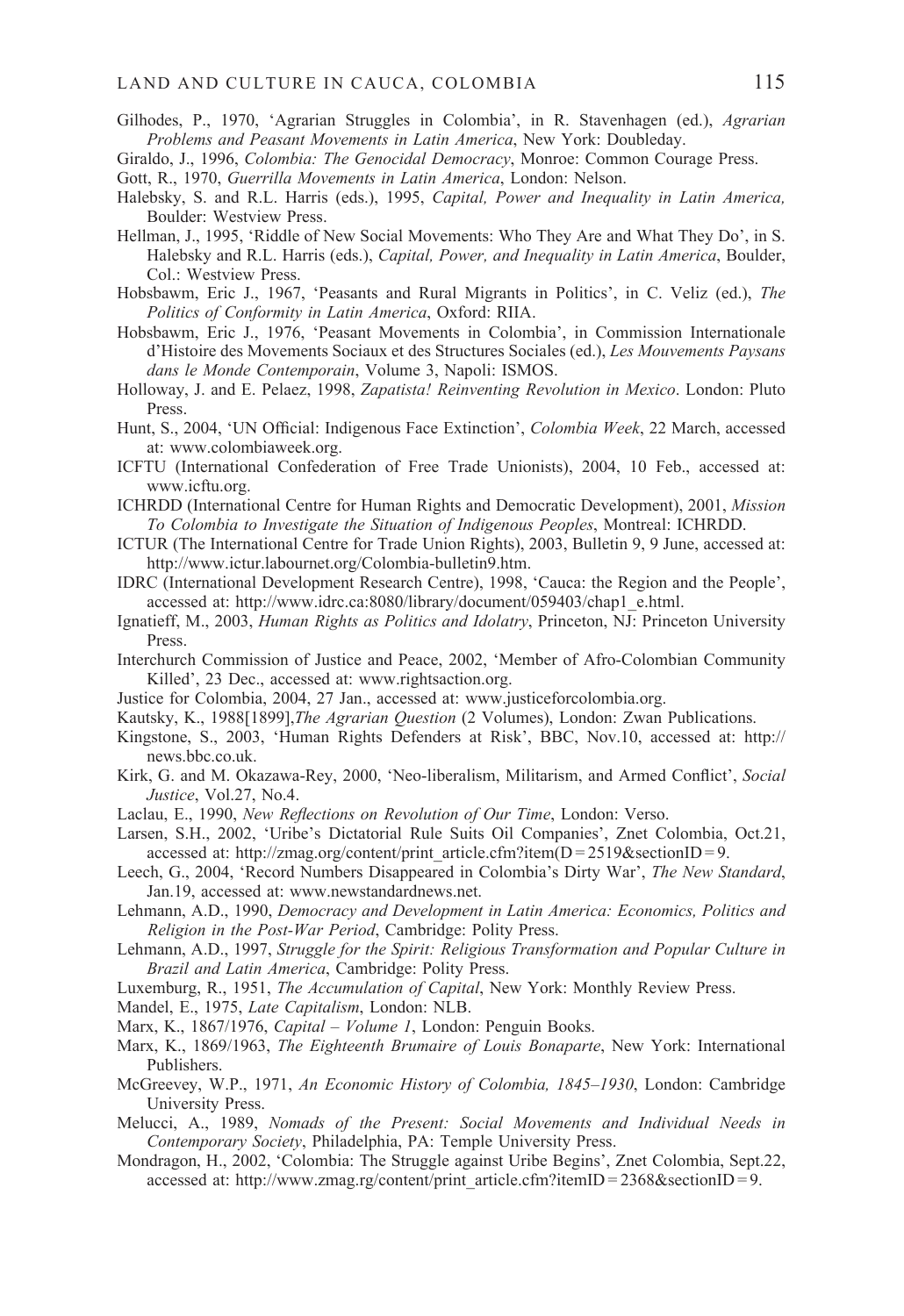- Moore, Jr., Barrington, 1998, Moral Aspects of Economic Growth, and Other Essays, Ithaca and London: Cornell University Press.
- National Commission on Disappeared People [in Argentina], 1986, Nunca Mas, London and Boston, MA: Faber and Faber.
- North, L. and J. Cameron (eds.), 2003, Rural Progress, Rural Decay: Neo-liberal Adjustment Policies and Local Initiatives, Bloomfield, CT: Kumarian Press.
- Oomen, T.K., 2004, Nation, Civil Society, and Social Movements: Essays in Political Sociology, New Delhi: Thousand Oaks.
- Ortiz, S.R., 1973, Uncertainties in Peasant Farming: A Colombian Case, London: The Athlone Press.
- Owen, N. (ed.), 2003, Human Rights, Human Wrongs, Oxford: Oxford University Press.
- Pearce, J., 1990, *Colombia: Inside the Labyrinth*, London: Latin America Bureau (Research and Action).
- Petras, J., 1997, 'MST and Latin America: the Revival of the Peasantry as a Revolutionary Force', Canadian Dimensions, Vol.31, No.3.
- Petras, J., 2002, 'US Offensive in Latin America; Coups, Retreats, and Radicalization', Monthly Review, Vol.54, No.1.
- Petras, J., 2004, Imperio vs Resistencia, La Habana: Casa Editora Abril.
- Petras, J. and H. Veltmeyer, 2001, 'Are Latin American Peasant Movements Still a Force for Change? Some New Paradigms Revisited', The Journal of Peasant Studies, Vol.28, No.2.
- Petras, J. and H. Veltmeyer, 2002, 'The Peasantry and the State in Latin America: A Troubled Past, an Uncertain Future', in T. Brass (ed.) [2003].
- Petras, J. and H. Veltmeyer, 2003a, 'Peasant-based Socio-political Movements in Latin America', in J. Petras The New Development Politics: The Age of Empire Building and New Social Movements, Hants: Ashgate.
- Petras, J. and H. Veltmeyer, 2003b, 'Whither Lula's Brazil? Neo-Liberalism and ''Third Way'' Ideology', The Journal of Peasant Studies, Vol.31, No.1.
- Reed, J.P., 2003, 'Indigenous Land Policies, Culture and Resistance in Latin America', The Journal of Peasant Studies, Vol.31, No.1.
- Reinhardt, N., 1988, Our Daily Bread: The Peasant Question and Family Farming in the Colombian Andes, Berkeley, CA: University of California Press.
- Richani, N., 2002, Systems of Violence: the Political Economy of War and Peace in Colombia, New York: State University of New York Press.
- Robinson, W., 2003, Transnational Conflicts: Central America, Social Change, and Globalization, New York: New Left Books.
- Robinson, W., 1996, 'Globalization: Nine Theses on Our Epoch', *Race and Class*, Vol.38, No.2. Rojas, J.M., 1993, La bipolaridad del poder local, Cali: Universidad del Valle.
- Rout, Leslie B. Jr., 1976, The African Experience in Spanish America, Cambridge: Cambridge University Press.
- Saavedra, L.A., 2003, Dec.24, 'Ecuador, Colombia Spraying: Three Years Later', accessed at: www.latinamericanpress.org.
- Safford, F. and M. Palacios (eds.), 2002, Colombia: Fragmented Land, Divided Society, New York: Oxford University Press.
- Souza Martins, Jose de, 2002, 'Representing the Peasantry? Struggles for/about Land in Brazil', in T. Brass (ed.) [2003].
- Taussig, M., 1977, 'The evolution of rural wage labour in the Cauca Valley of Colombia, 1700– 1970', in K. Duncan and I. Rutledge (eds.), *Land and Labour in Latin America*, London: Cambridge University Press.
- Vargas, L., 2002, September 2, 'More Children Die as Hunger Grips Coffee Region', accessed at www.globalinfo.org.
- Veltmeyer, F., 1997, Neo-liberalism and Class Conflict in Latin America, London: Macmillan.
- Velmeyer, H. and J. Petras, 2000, The Dynamics of Social Change in Latin America, London: Macmillan.
- Vivanco, J., 2004, , 'Colombia: Flawed Certification Squanders US Leverage', Human Rights Watch, Jan.23, accessed at: http://hrw.org.